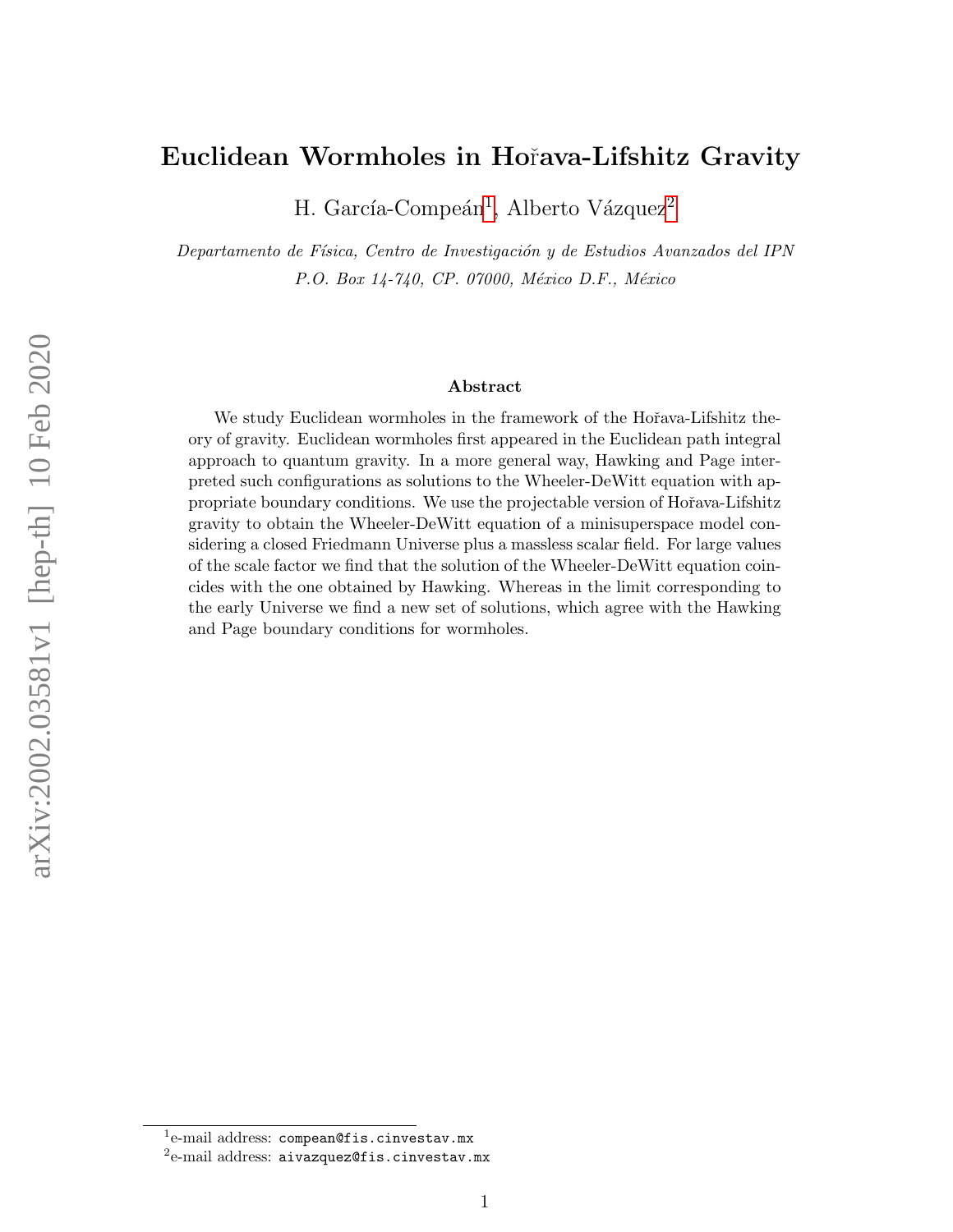## 1 Introduction

It is well known that in the quantum field theoretic description of Einstein's gravity one founds ultraviolet (UV) divergences. The presence of these UV divergences has its origin in the fact that Newton's constant has mass dimension  $|G_N| = -2$ . That means that the gravitational interaction may be described by an effective field theory, in which case it would require an UV completion. In Ref. [\[1\]](#page-19-0) Hořava proposed one possible UV completion of Einstein theory. The basic idea of Hoˇrava's theory is to improve the UV behavior of gravity by adding higher-order terms in the spatial component of the curvature to the Einstein-Hilbert action. The result is a theory of gravity in  $3+1$ dimensions that is power-counting renormalizable and whose equations of motion are of second order in time, avoiding the presence of ghosts. In this scenario Hoˇrava's idea was to follow some work of Lifshitz in condensed matter physics regarding the consideration of an anisotropic scaling of space and time

$$
t \to b^z t, \qquad x^i \to b x^i, \qquad (i = 1, 2, \dots, d)
$$
 (1)

This scaling is known as Lifshitz scaling, where  $b$  is a constant,  $d$  denotes the spatial dimension of spacetime, and  $z$  is a number called the dynamical critical exponent, which dictates the degree of anisotropy between space and time. It is clear that Lorentz symmetry is broken for  $z \neq 1$  in the UV and it is recovered only when  $z = 1$ , which occurs at low energies in the infrared (IR).

It is important to point out that the Lifshitz scaling does not respect the full invariance under diffeomorphisms present in general relativity (GR). Thus one has to introduce a more restricted reparametrization of spacetime which respect the foliation  $\mathcal F$  into space and time

$$
t \mapsto \tilde{t}(t), \quad x^i \mapsto \tilde{x}^i(t, x^i). \tag{2}
$$

This remaining redundancy is called foliation-preserving-diffeomorphisms (or FDiff for short) because the spatial diffeomorphisms are the ones that remain unchanged. In other words, it is chosen a preferred time. This proposal constitutes the so called Hořava-Lifshitz (HL) theory of gravity and it can be regarded as an extension of GR to higher energies (for some reviews on the subject, see [\[2,](#page-19-1) [3,](#page-19-2) [4,](#page-19-3) [5\]](#page-19-4) and references therein).

In this article we will work in one of the versions of the HL theory known as the projectable theory. It is known that this theory has a unphysical scalar degree of freedom which leads to a perturbative IR instability [\[3\]](#page-19-2). For the projectable case this IR instability was studied in Refs. [\[5,](#page-19-4) [6,](#page-19-5) [7\]](#page-19-6). In these references it is found that in the limit  $\lambda \to 1$ , the resulting theory is GR coupled to the scalar model describing dark matter (DM). In the specific case of quantum cosmology in the minisuperspace approach for a homogeneous and isotropic metric of the Fiedmann-Lemaitre-Robertson-Walker (FLRW) type, the projectable model leads to a Friedmann equation including a DM component through the additional scalar mode. From the view point of the canonical approach to gravity, projectable and non-projectable models differ in the local nature of the Hamiltonian constraint for the non-projectable case and non-local one for the projectable case. In the non-projectable model the scalar degree of freedom is absent. Consequently, if one is only interested in solving the Hamiltonian constraint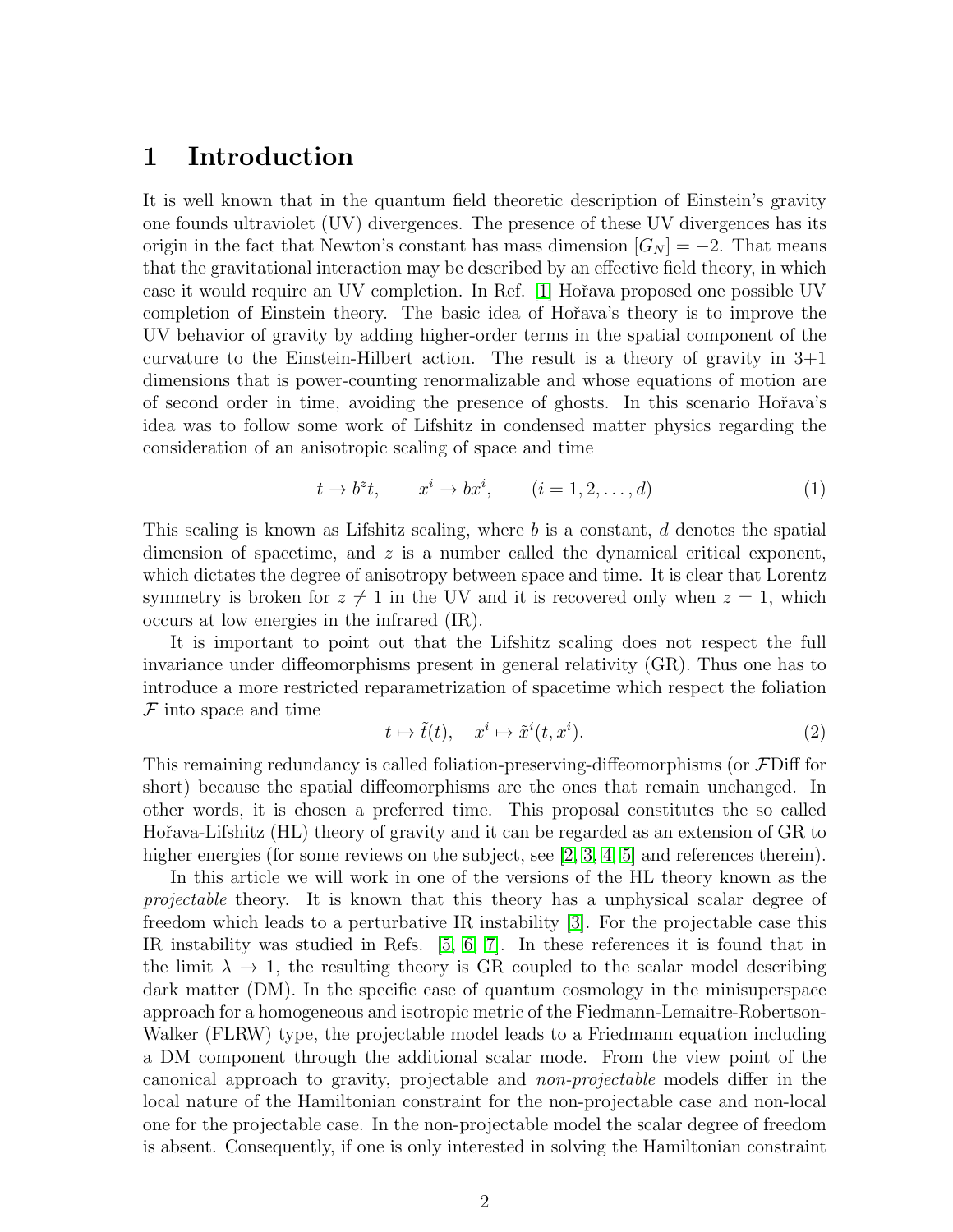(i.e. the Wheeler-DeWitt (WDW) equation) for a FLRW metric, both: projectable and non-projectable models will give the same results and the IR perturbative instability is not evident. Some of the papers describing some solutions of Hořava-Lifshitz's gravity in quantum cosmology in the minisuperspace are [\[8,](#page-19-7) [9,](#page-19-8) [10,](#page-19-9) [11,](#page-19-10) [12,](#page-19-11) [13,](#page-19-12) [14\]](#page-20-0).

On the other hand, the idea of wormhole solution in GR was suggested by Wheeler, the ideas is that the topology of spacetime may fluctuate on scales of the order of the Planck length ( $\sim 10^{-33}$  cm) giving rise to wormhole configurations [\[15,](#page-20-1) [16\]](#page-20-2). These objects are defined as finite-action solutions to the equations of motion of the classical Euclidean Einstein field equations, which is why they are also called gravitational instantons. In other words, they are Euclidean metrics that describe two asymptotically flat regions joined by a narrow tube or throat. For an account on some of these subjects in Euclidean gravity, see for instance, [\[17\]](#page-20-3).

The interest on Euclidean wormhole physics peaked in the late 1980s after Giddings and Strominger found a gravitational instanton solution by considering a model of an axionic field (a 3-form) coupled to gravity [\[18\]](#page-20-4). The importance of this solution was appreciated mainly due to the application of wormholes to the cosmological constant problem. Such an idea was pursued by Coleman who used the saddle point approximation in the path integral approach to show that one of the possible effects of wormholes was to set the value of the cosmological constant to zero [\[19\]](#page-20-5). Later Hawking also argued that macroscopic wormholes might be responsible for the mechanism of black hole evaporation. In this picture, baby universes are pinched-off from some region of our Universe carrying away information [\[20\]](#page-20-6). Euclidean wormholes have plenty of implications on particle physics and cosmology [\[21\]](#page-20-7), and for that reason a renewal interest has started to appear in recent years. In particular, Euclidean wormholes (or more specifically, Giddings-Strominger axionic wormholes) seem to satisfy the Weak Gravity Conjecture [\[22\]](#page-20-8), which gives support to its physical relevance.

For some time wormholes were only studied as solutions to the Euclidean field equations using a semiclassical treatment. Such solutions exist only for specific kinds of matter. Thus it seems more natural that their importance rely in microscopic physics and one shall to study them in a quantum mechanical setting. This approach was followed by Hawking and Page in [\[23\]](#page-20-9). They regarded wormholes as solutions to the WDW equation obeying the so called  $Hawking\$ function needs to be exponentially damped for large 3-geometries; (b) It is regular as the 3-geometry collapses to zero.

The foliation of spacetime in constant time hypersurfaces is known as the Arnowitt, Deser and Misner (ADM) [\[24\]](#page-20-10)) decomposition of spacetime [\[24\]](#page-20-10). It is also the starting point of quantum cosmology, where the quantum dynamics is governed by the WDW equation (for a review of quantum cosmology, see for instance, [\[25,](#page-20-11) [26\]](#page-20-12)). The formalism of quantum cosmology turns out to be an important tool to investigate the implications of HL gravity at the quantum level. In the present paper we study Euclidean wormholes in the context of Hoˇrava-Lifshitz quantum cosmology. Some work on wormhole solutions in the context of Hoˇrava-Lifshitz gravity have been given in Refs. [\[27,](#page-20-13) [28,](#page-20-14) [29,](#page-21-0) [30\]](#page-21-1). In the present work, we are most concerned with obtaining solutions to the WDW equation that satisfy the Hawking-Page conjecture for Euclidean wormholes. Although solutions of this type have been found in minisuperspace models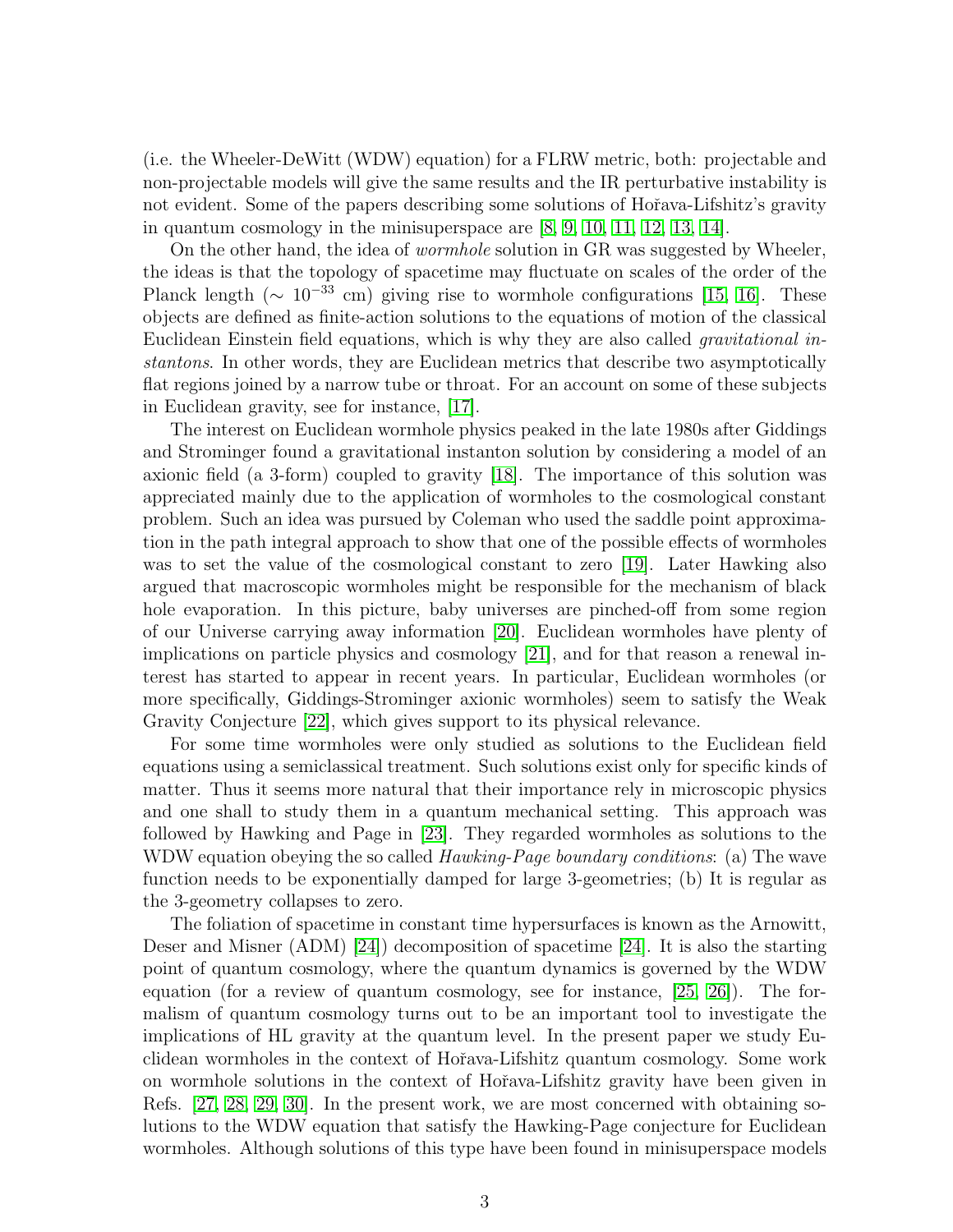for GR coupled to both massless and massive scalar fields [\[23,](#page-20-9) [31,](#page-21-2) [32,](#page-21-3) [33,](#page-21-4) [34\]](#page-21-5), not much attention has been given to the canonical approach of wormholes, commonly known as Euclidean quantum wormholes [\[35\]](#page-21-6). For that reason, we will explore more that path, considering Hoˇrava-Lifshitz gravity, which as a proposal of a UV completion of GR, seems to be more appropriated for exploring the early Universe regime.

We will propose a minisuperspace model of quantum cosmology starting, for simplicity, from the action of the projectable version of HL gravity. However, in order to obtain wormhole solutions to the WDW equation we need to couple matter to gravity. The theory of scalar fields coupled to HL gravity, requires a theory of higher-order spatial derivatives of the scalar discussed in Refs. [\[36,](#page-21-7) [37,](#page-21-8) [38,](#page-21-9) [39\]](#page-21-10). Following this approach, we end up with a matter action that reduces to a theory with minimal coupling in the IR. In fact, for a homogeneous scalar field, the matter action behaves as the relativistic one. However, in our analysis this will not be the case because we will take the scalar field as a perturbation. Thus, the idea is to couple a (massless) scalar field to HL gravity, and then quantize the model to obtain the corresponding WDW equation. All of this is done by considering the FLRW metric of a closed Universe. Finally we will find solutions of the WDW equation that satisfy the Hawking-Page conditions for quantum wormholes.

This article is organized as follows, in Section 2, we begin by introducing the action of the projectable version of HL gravity as well as the action of the scalar matter fields. In Section 3 we give a brief review of the Hawking-Page conjecture for Euclidean quantum wormholes and then outline one of their solutions found when considering a model with conformally invariant matter. In Section 4, we obtain the quantum cosmological model for the projectable HL gravity coupled to a scalar field, which we treat as a perturbation. We find explicit asymptotic solutions of the WDW equation in the limit of the early and late Universe. For some of these solutions such limits satisfy the Hawking-Page boundary conditions. In the same Section we extend the analysis for cases of non-vanishing negative and positive cosmological constant. We argue if these solutions represent wormholes. Finally in Section 5 we give our conclusions and final remarks.

## 2 Hořava-Lifshitz gravity

We start from the Einstein-Hilbert action in its ADM form [\[24,](#page-20-10) [25,](#page-20-11) [26\]](#page-20-12), i.e. written in terms of the the 3-metric  $h_{ij}$  of the spatial surface  $\Sigma$ , and the extrinsic curvature

$$
K_{ij} = \frac{1}{2N}(\dot{h}_{ij} - D_i N_j - D_j N_i),
$$
\n(3)

where N is the lapse function and  $N^i$  is the shift vector. Hořava's theory modifies such action by adding higher-order spatial curvature terms in order to obtain a renormalizable theory of gravity in 3+1 dimensions.

We will use the projectable version of the theory, which takes the lapse function to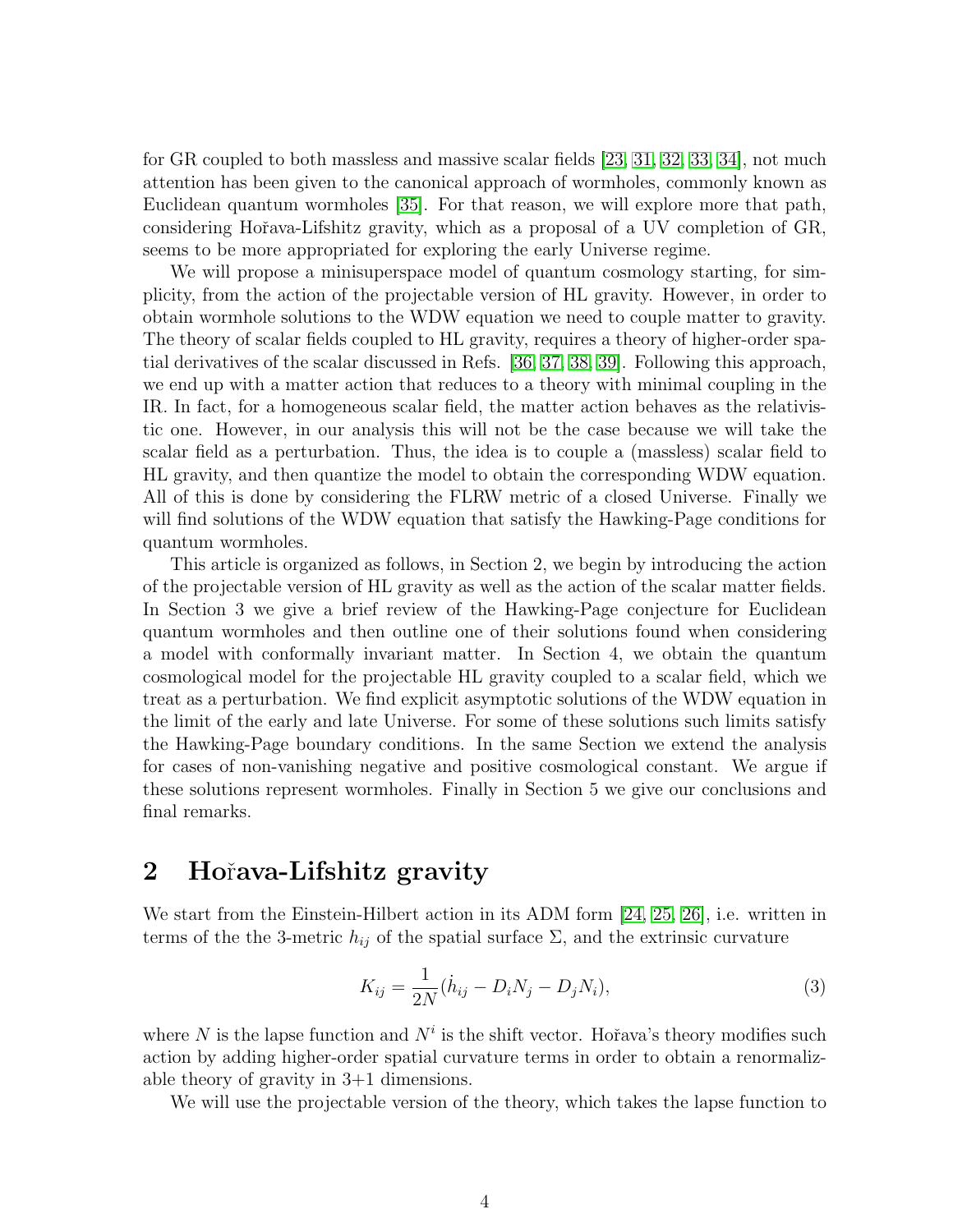be dependent only on time,  $N = N(t)$ . The action is given by [\[2,](#page-19-1) [3,](#page-19-2) [4\]](#page-19-3)

$$
S_{\rm HL} = \frac{M_{\rm P}^2}{2} \int dt d^3x N \sqrt{h} \Big\{ K^{ij} K_{ij} - \lambda K^2 - 2\Lambda + R + M_{\rm P}^{-2} \left( g_2 R^2 + g_3 R_{ij} R^{ij} \right) + M_{\rm P}^{-4} \left( g_4 R^3 + g_5 R (R_{ij} R^{ij}) + g_6 R^i_j R^j_k R^k_i \right) + M_{\rm P}^{-4} \left[ g_7 R D^2 R + g_8 \left( D_i R_{jk} \right) \left( D^i R^{jk} \right) \right] \Big\}, \tag{4}
$$

where the  $g_n (n = 0, \ldots, 8)$  are dimensionless running coupling constants,  $M_P$  is the Planck mass,  $D_i$  stand for covariant derivatives associated to the metric  $h_{ij}$  where h is its determinant, and  $R_{ij}$ , R are the Ricci tensor and scalar curvature of the spatial surface  $\Sigma$ , respectively.

The parameter  $\lambda$  runs under the renormalization group flow [\[5\]](#page-19-4). In particular, in the IR limit,  $\lambda \to 1$ , and all the higher-order curvature terms go to zero  $(g_n \to 0$  for  $n = 2, \ldots, 8$ . Therefore, in principle one would recover GR. However, as we mentioned in the introduction Section and in [\[14\]](#page-20-0), this IR limit is unstable in the case of the projectable theory. The perturbative analysis shows [\[6\]](#page-19-5) that there is an scalar degree of freedom that does not decouple from the gravitational field. Thus it is necessary to perform a non-perturbative approach and to restore the GR limit by non-linear dynamics. In the present situation we are studying the dynamics at the level of the Hamiltonian constraint, not from the full Einstein equations (Friedmann equations) point of view. Thus, for our particular aim of the quest of Euclidean wormholes solutions to the WDW equation for the projectable model, the instability will not be evident and will not play a direct role in the description.

#### 2.1 Adding matter to the theory

We write a total action of the following form

$$
S = S_{\rm HL} + S_{\rm m},\tag{5}
$$

where  $S_{\text{HL}}$  is the action of the projectable version of HL gravity, and  $S_{\text{m}}$  is the matter action. We will focus only on the case of scalar matter. The action has to be compatible with all the symmetries of the theory. The general action is that of a non-relativistic scalar field, which has a quadratic kinetic term and a superposition of terms with higher-order spatial derivatives of the scalar field. We write the action as [\[36,](#page-21-7) [37,](#page-21-8) [38,](#page-21-9) [39\]](#page-21-10)

<span id="page-4-0"></span>
$$
S_{\rm m} = \frac{1}{2} \int dt d^3 x \sqrt{h} N \left[ \frac{(3\lambda - 1)}{2} \frac{(\dot{\phi} - N^i \partial_i \phi)^2}{N^2} + F[\partial_i \phi, \phi] \right].
$$
 (6)

This action is strongly motivated by the original Lifshitz scalar theory. It obeys the Lifshitz scaling with dynamical critical exponent  $z = 3$ , and the FDiff symmetry. The factor  $(3\lambda - 1)$  is introduced for future convenience.

To have UV renormalizability, the function  $F$ , should contain up to six spatial derivatives [\[40\]](#page-21-11). We write  $F$  as follows

$$
F\left[\partial_i\phi,\phi\right] = c_1\Delta - c_2\Delta^2 + c_3\Delta^3 - V(\phi),\tag{7}
$$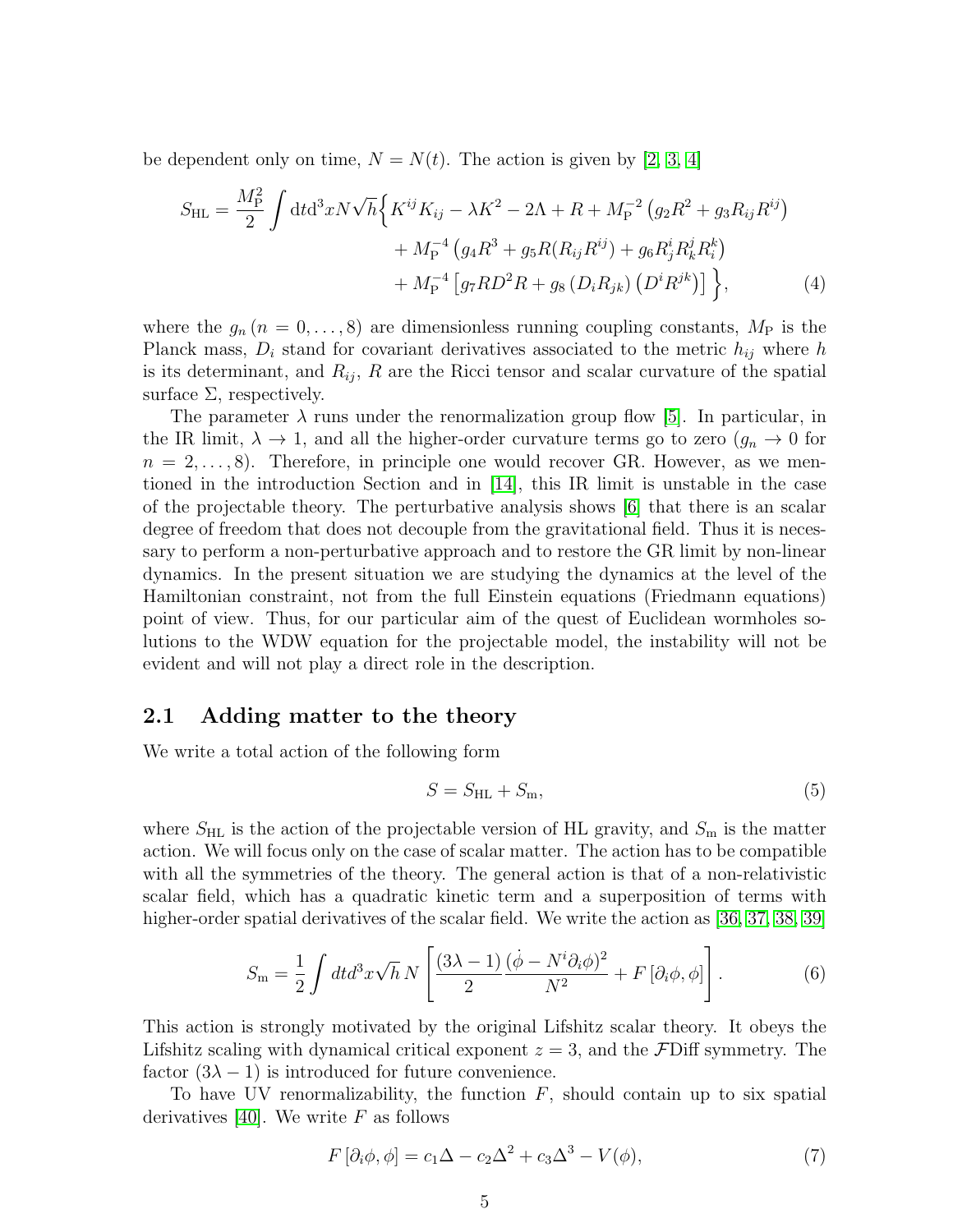where  $\Delta = \partial_i \partial^i$  is the 3d Laplacian associated to the metric  $h_{ij}$ ,  $V(\phi)$  is a potential term and  $c_i$  are constants which are related to the energy scale, that is

$$
c_2 = \frac{1}{M^2}, \quad c_3 = \frac{1}{M^4}.\tag{8}
$$

The constant  $c_1$  agrees with the velocity of propagation of light in the IR, which in our units is set to one.

In the UV fixed point, the matter action is given by

$$
S_{\rm m}^{\rm UV} \sim \frac{1}{2} \int dt d^3x \sqrt{h} N \left[ \frac{(3\lambda - 1)}{2} \frac{(\dot{\phi} - N^i \partial_i \phi)^2}{N^2} - c_3 \phi \Delta^3 \phi \right]. \tag{9}
$$

In other words, the operator  $\mathcal{O} = c_3 \phi \Delta^3 \phi$ , dominates in the UV.

On the other hand, in the IR, Lorentz invariance is restored, and when  $\lambda \to 1$  we end up with a relativistic scalar matter action with an arbitrary potential

$$
S_{\rm m}^{\rm IR} \sim \frac{1}{2} \int dt d^3x \sqrt{h} N \left[ \frac{(3\lambda - 1)}{2} \frac{(\dot{\phi} - N^i \partial_i \phi)^2}{N^2} - c_1 \partial_i \phi \partial^i \phi - V(\phi) \right]. \tag{10}
$$

## 3 The Hawking-Page quantum wormholes

Before we proceed to introduce our model. We will briefly review the so-called quantum wormholes of Hawking and Page [\[23\]](#page-20-9). In the context of quantum cosmology, the quantum wormholes are solutions to the WDW equation satisfying certain boundary conditions. In contrast, classical wormholes are Euclidean metrics (Wick rotated metrics,  $t \to -i\tau$ ) which are solutions to the Euclidean classical field equations representing spacetimes consisting of two asymptotically look-like flat Euclidean regions joined by a narrow tube or throat.

We begin the quantum treatment of wormholes by introducing a 3-surface  $\Sigma$ , which is a cross-section of the wormhole that separates two asymptotically Euclidean regions. We will also consider matter fields  $\phi$  on  $\Sigma$ . Then, we describe the quantum state of the wormhole by the wave functional  $\Psi[h_{ij}, \phi]$ , where  $h_{ij}$  is the 3-metric on  $\Sigma$ . The wave function obeys the WDW equation

$$
\left(-\frac{2\kappa}{\sqrt{h}}G_{ijkl}\frac{\delta^2}{\delta h_{ij}\delta h_{kl}} - \frac{\sqrt{h}}{2\kappa} (^{(3)}R - 2\Lambda) + \hat{\mathcal{H}}^{\text{matter}}\left[\phi, \frac{\delta}{\delta\phi}\right]\right)\Psi[h_{ij}, \phi] = 0, \quad (11)
$$

where  $G_{ijkl} :=$  $\sqrt{h}$  $\frac{\partial h}{\partial n}(h_{ik}h_{jl} + h_{il}h_{jk} - h_{ij}h_{kl})$  is the DeWitt metric, and  $\kappa$  is Newton's constant, see [\[25,](#page-20-11) [26\]](#page-20-12).

One has to solve the WDW equation, and then impose certain boundary conditions to obtain the quantum state of the wormhole. These boundary conditions have to express the fact that the 4-metric is non-singular, and has two asymptotically Euclidean regions. This is difficult to implement in superspace, that is why one considers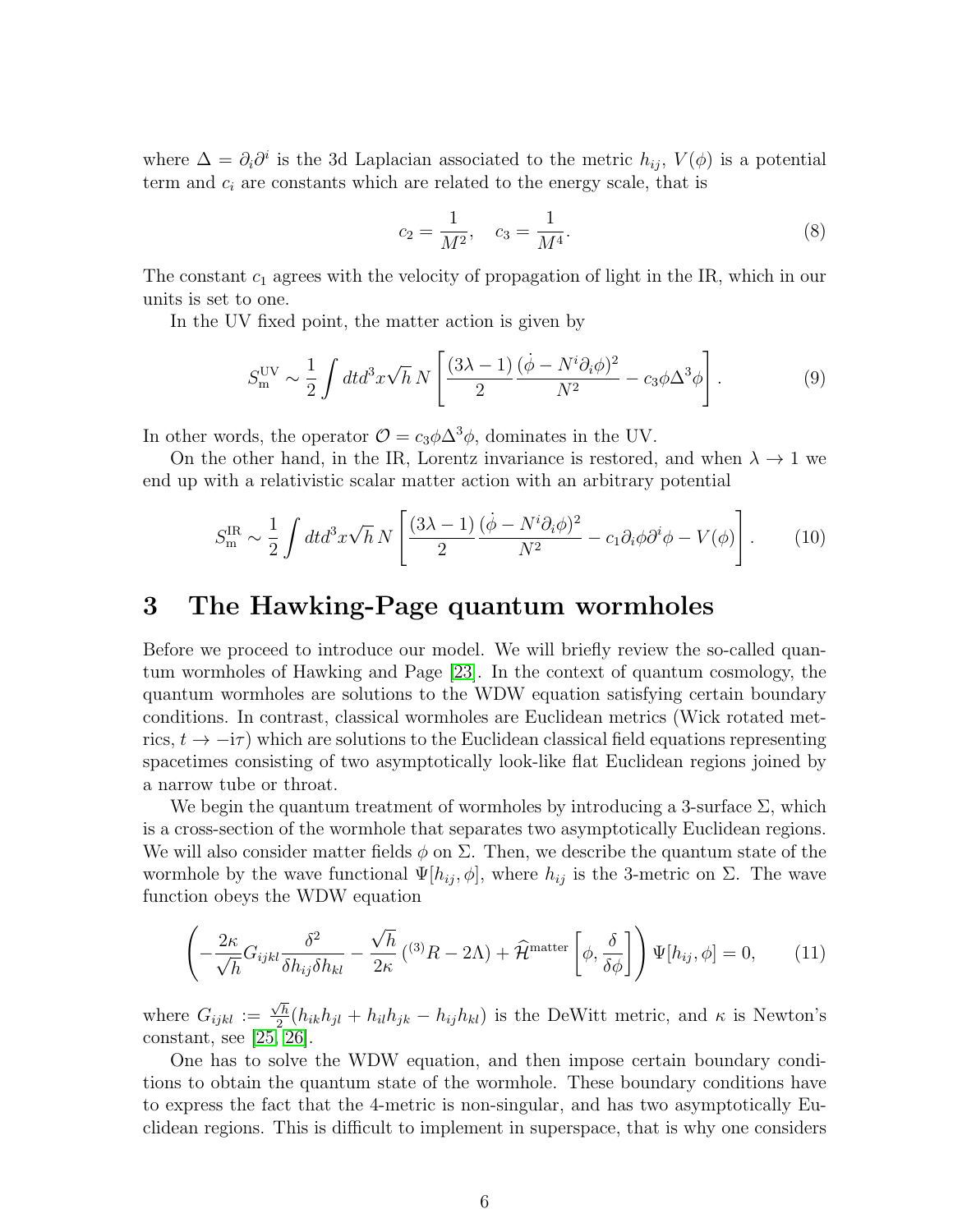minisuperspace models. Following  $[20, 41, 23, 42]$  $[20, 41, 23, 42]$  $[20, 41, 23, 42]$  $[20, 41, 23, 42]$ , we will work with the Euclidean Friedmann closed Universe plus a small perturbation  $\varepsilon_{ii}$ 

$$
ds^{2} = N^{2}(\tau)d\tau^{2} + a^{2}(\tau)(\Omega_{ij} + \varepsilon_{ij}) dx^{i} dx^{j}, \qquad (12)
$$

where  $\Omega_{ij}$  is the 3-metric of a unit 3-sphere,  $S^3$ . To be more precise, we have chosen  $\Sigma$ , the cross-section of the wormhole, to be the 3-sphere  $S^3$ . Hence, the quantum state Ψ that we need to find is that of a closed Friedmann Universe.

The 3-metric on  $S^3$  is then

$$
h_{ij} = a^2 \left( \Omega_{ij} + \varepsilon_{ij} \right). \tag{13}
$$

The perturbation  $\varepsilon_{ij}$ , can be expanded in terms of hyperspherical harmonics on  $S^3$ 

$$
\varepsilon_{ij} = \sum_{n} a_n \Omega_{ij} Q_n + b_n L_{ijn} + c_n O_{ijn} + d_n U_{ijn}.
$$
\n(14)

The index n actually represents three indices, but we have omitted them for notational simplicity. The  $Q_n$  are the scalar harmonics on the 3-sphere. The  $L_{ijn}$  are given in terms of  $Q_n$  and  $\Omega_{ij}$ . The  $O_{ijn}$  are defined in terms of the transverse vector harmonics, and the  $U_{ijn}$  are the transverse traceless tensor harmonics.

The matter field is represented by a conformally invariant scalar field  $\phi$ , which can be expanded in terms of hyperspherical harmonics  $Q_n$  on  $S^3$ , namely

$$
\phi(\tau, x^i) = a^{-1}(\tau) \sum_{nlm} \phi_{nlm}(\tau) Q_{nlm}(x^i), \qquad (15)
$$

where  $\phi_{nlm}$  are the coefficients of the scalar harmonics, and  $n = 1, 2, 3, \ldots; l =$  $0, 1, \ldots, n-1, m = -l, -l+1, \ldots, l$ . From now on n will represent the labels  $n, l, m$ .

In a suitable gauge, the coefficients,  $a_n$ ,  $b_n$ , and  $c_n$  can be set to zero, and considering the case without gravitons, we can also make  $d_n = 0$ . Choosing that gauge, we write the 3-metric as

$$
h_{ij} = a^2 \Omega_{ij}.\tag{16}
$$

The wave function,  $\Psi$  is then a function of the scale factor a and of the coefficients of the scalar harmonics  $\phi_n$ .

As a result, the WDW equation for the wormhole is just the sum of a collection of harmonic oscillators for the matter field modes, minus a harmonic oscillator in the radius *a* of the 3-sphere  $S^3$  [\[20\]](#page-20-6)

<span id="page-6-0"></span>
$$
\left[\sum_{n}\left(-\frac{\partial^{2}}{\partial\phi_{n}^{2}}+n^{2}\phi_{n}^{2}\right)-\left(-\frac{\partial^{2}}{\partial\phi_{n}^{2}}+a^{2}\right)\right]\Psi(a,\phi_{n})=0.\tag{17}
$$

This equation expresses the fact that the total energy of the wormhole is zero because the positive energy of the matter field is balanced by the gravitational energy.

Note that upon quantization, the canonical momenta take the form

$$
P_{\phi_n} \to -\mathrm{i}\frac{\partial}{\partial \phi_n},
$$
  
\n
$$
P_a \to -\mathrm{i}\frac{\partial}{\partial a}.
$$
\n(18)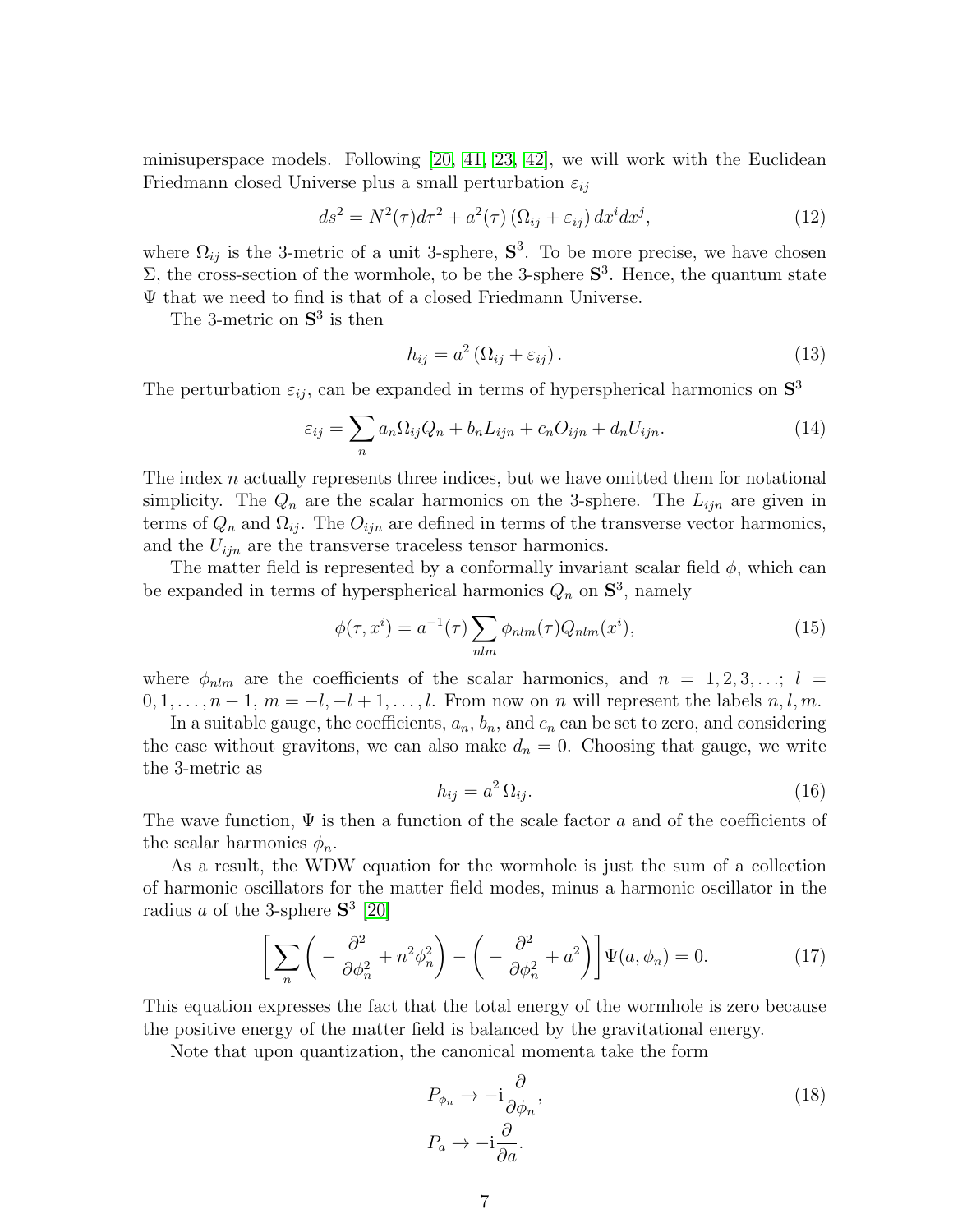The quantum state of the closed Universe is then given by  $\Psi = \Psi(a, \phi_n)$ .

The matter modes  $\phi_n$  do not interact with a, and the solution to [\(17\)](#page-6-0) will be a product of a wave function related to the gravitational part (a function of the radius a) times a wave function which is a product of functions of the modes  $\phi_n$ . That is

$$
\Psi = \psi_m(a) \prod_n \psi_n(\phi_n). \tag{19}
$$

If we want to get solutions of the WDW equation [\(17\)](#page-6-0) that represent wormholes then we need to consider the following boundary conditions:  $(a)\Psi$  should be exponentially damped at large values of the radius a.

(b)  $\Psi$  should be regular at  $a = 0$ .

This is because  $\Psi$  should represent an asymptotically Euclidean region for large a  $(a \to \infty)$ , and there should be no singularities as  $a \to 0$ . Thus, the wave function  $\Psi$  will be the product of a harmonic oscillator wave function in a times the harmonic oscillator wave functions in the matter fields.

$$
\Psi(a,\phi_n) = H_m(a)e^{-a^2/2} \times \prod_n H_{m_n}(\phi_n\sqrt{n})e^{-n\phi_n^2/2}.
$$
\n(20)

Hence, we have a discrete spectrum of wormholes. In other words, in the nth level of the harmonic oscillator, we have  $m$  scalar particles.

Note that solutions of the WDW equation are independent of the lapse function, that is, the WDW equation is the same in the Lorentzian and Euclidean regime. Then, how do we know if we are talking about a Lorenzian or a Euclidean solution? The answer relies in the boundary conditions. If the wave function is oscillatory, we have a Friedmann Universe, but if we have an exponentially damped wave function then we have an Euclidean wormhole.

# 4 Quantum Euclidean wormholes in Hoˇrava-Lifshitz gravity

Inspired by Hawking's treatment of quantum wormholes, the aim is to find the WDW equation for the model of HL gravity coupled to a non-relativistic scalar field, which we also consider as a perturbation, that is, expanded in terms of hyperspherical harmonics on  $S^3$ .

Quantum cosmology in Hořava-Lifshitz gravity considering the general FLRW metric

<span id="page-7-0"></span>
$$
ds^{2} = -N^{2}(t)dt^{2} + a^{2}(t)\left(\frac{dr^{2}}{1 - kr^{2}} + r^{2}(d\theta^{2} + \sin^{2}\theta d\phi^{2})\right),
$$
 (21)

where  $k = 1, 0, -1$  for closed, flat or open Universe, respectively, has been extensively studied (see for instance, [\[8,](#page-19-7) [11,](#page-19-10) [14\]](#page-20-0)).

In this background the HL action is given by

$$
S_{\rm HL} = \frac{1}{2} \int dt \left(\frac{N}{a}\right) \left[ -(3\lambda - 1) \left(\frac{a\dot{a}}{N}\right)^2 + 2a^2 - \frac{2\Lambda a^4}{3} - g_{\rm r} - \frac{g_{\rm s}}{a^2} \right],\tag{22}
$$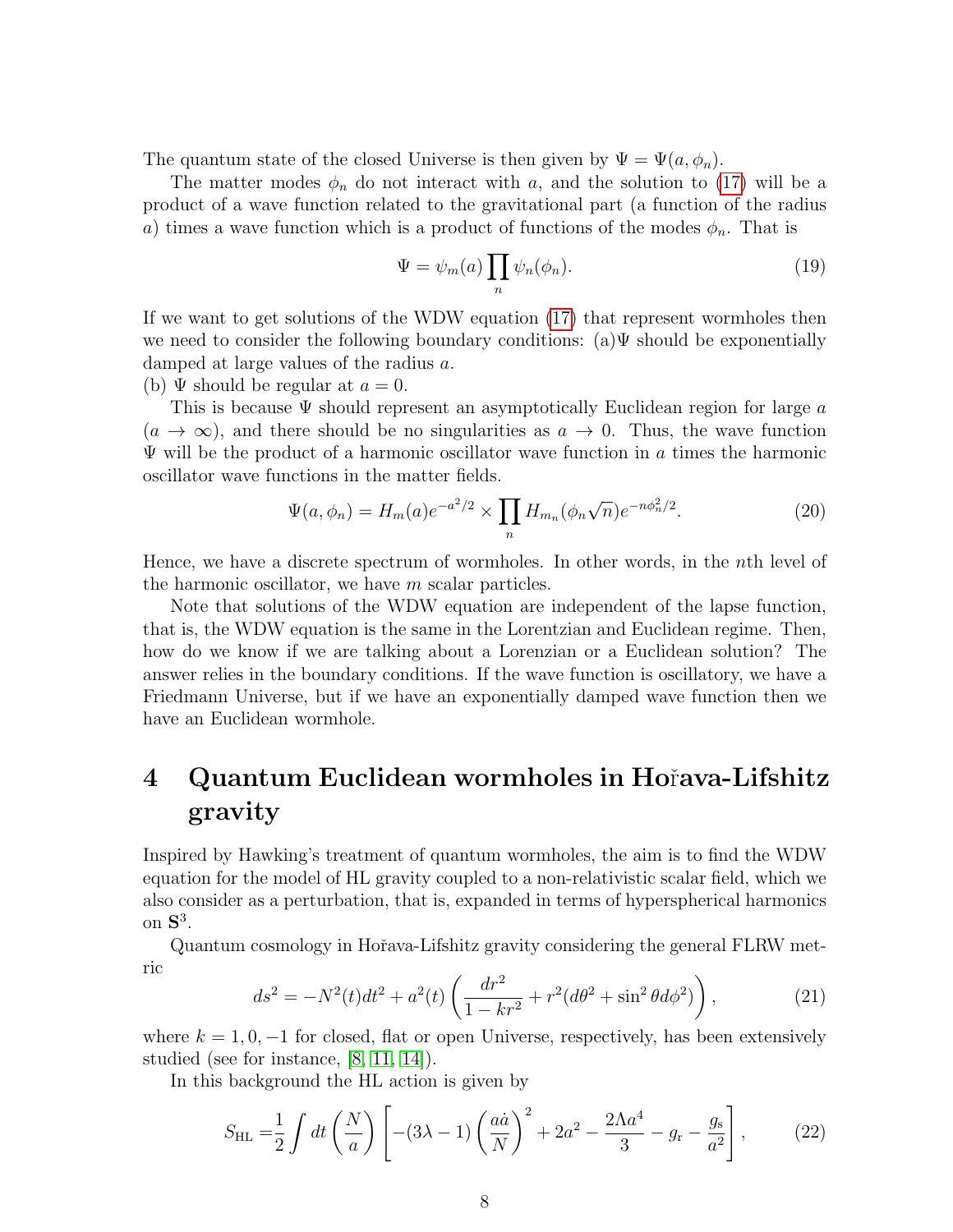where

$$
g_{\rm r} = 24\pi^2 \left(3g_2 + g_3\right), \quad g_{\rm s} = 288\pi^4 \left(9g_4 + 3g_5 + g_6\right). \tag{23}
$$

Note that the spatial integration over the 3-sphere,  $\int_{\mathbf{S}^3}$  $\overline{h} d^3x = 2\pi^2$ , has already been performed.

Now, for the scalar field action, we treat the scalar field as a perturbation and expand it in terms of hyperspherical harmonics on  $S<sup>3</sup>$ 

<span id="page-8-0"></span>
$$
\phi(t, x^{i}) = a^{-1}(t) \sum_{n} \phi_{n}(t) Q_{n}(x^{i}), \qquad (24)
$$

where  $n = 1, 2, \ldots$ .

The scalar harmonics are eigenfunctions of the Laplace-Beltrami operator ∆ associated to the metric  $h_{ij}$ , that is [\[43\]](#page-22-0)

$$
\Delta Q_n = -\frac{n(n+2)}{a^2} Q_n. \tag{25}
$$

They also obey the orthonormality condition

$$
\frac{1}{a^3} \int d^3x \sqrt{h} Q_n Q_{n'}^* = \delta_{nn'}.
$$
\n(26)

Plugging [\(24\)](#page-8-0) into the scalar field action [\(6\)](#page-4-0), we obtain the following result

<span id="page-8-1"></span>
$$
S_{\rm m} = \frac{1}{2} \int dt \left(\frac{N}{a}\right) \left[ \frac{(3\lambda - 1)}{2} \left(\frac{a\dot{\phi}_n}{N}\right)^2 - \phi_n^2 \left(\beta_1 + \frac{\beta_2}{a^2} + \frac{\beta_3}{a^4}\right) \right],\tag{27}
$$

with

$$
\beta_1 = c_1 n(n+2), \quad \beta_2 = c_2 n^2 (n+2)^2, \quad \beta_3 = c_3 n^3 (n+2)^3. \tag{28}
$$

Now, taking [\(22\)](#page-7-0) and [\(27\)](#page-8-1), we write the total action as

$$
S = \frac{1}{2} \int dt \left(\frac{N}{a}\right) \left[ -(3\lambda - 1) \left(\frac{a\dot{a}}{N}\right)^2 + 2a^2 - \frac{2\Lambda a^4}{3} - g_r - \frac{g_s}{a^2} \right] + \frac{1}{2} \sum_n \int dt \left(\frac{N}{a}\right) \left[ \frac{(3\lambda - 1)}{2} \left(\frac{a\dot{\phi}_n}{N}\right)^2 - \phi_n^2 \left(\beta_1 + \frac{\beta_2}{a^2} + \frac{\beta_3}{a^4}\right) \right].
$$
 (29)

We compute the full Hamiltonian by means of the Legendre transformation

$$
H = \dot{a}P_a + \dot{\phi}_n P_{\phi_n} - \mathcal{L},\tag{30}
$$

where a sum over *n* is implied,  $\mathcal L$  is the Lagrangian of the total action S and the canonical conjugate momenta are given by

$$
P_a = \frac{\partial \mathcal{L}}{\partial \dot{a}} = -\gamma \frac{a\dot{a}}{N}, \quad P_{\phi_n} = \frac{\partial \mathcal{L}}{\partial \dot{\phi}_n} = \gamma \frac{a\dot{\phi}_n}{2N},\tag{31}
$$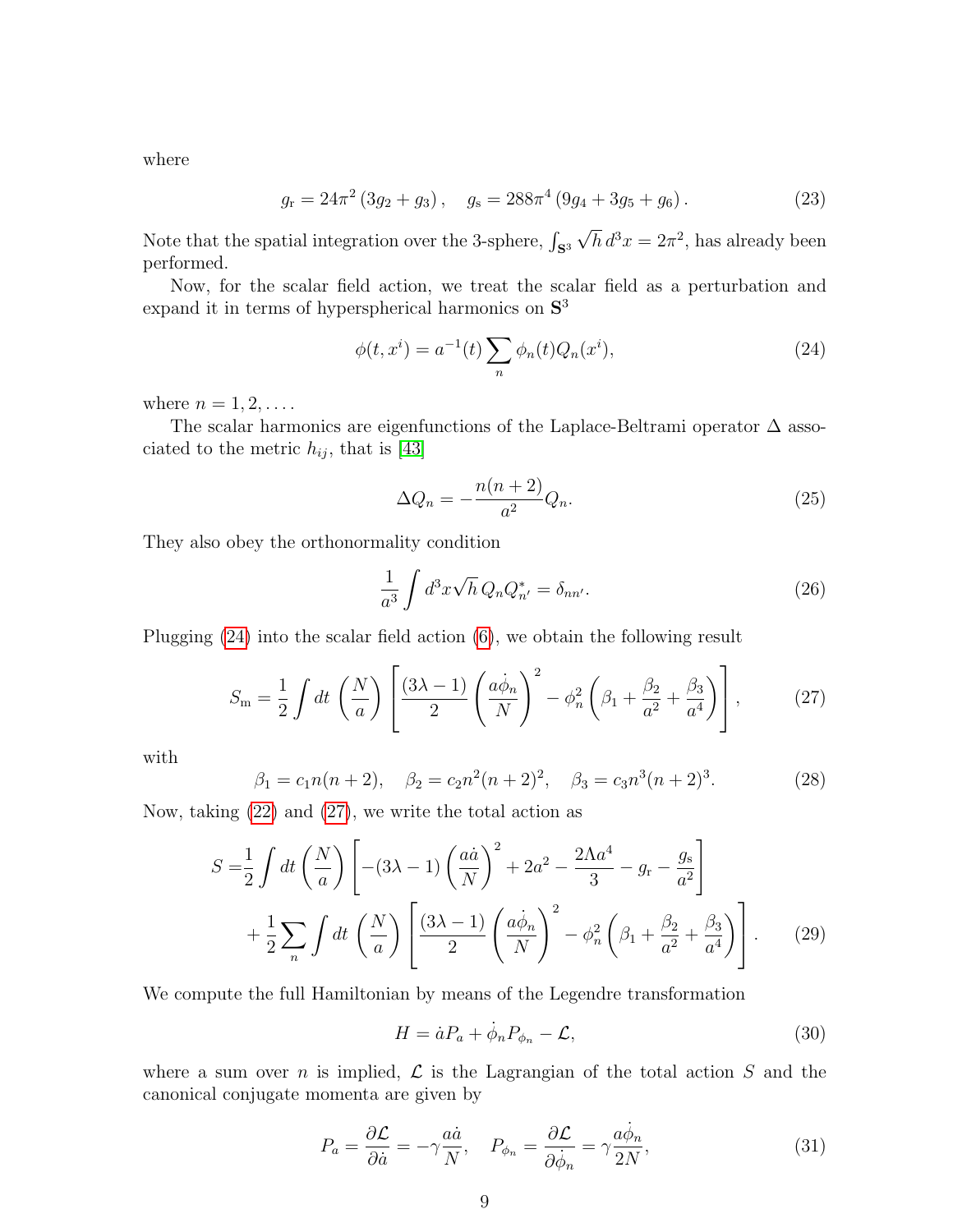where  $\gamma = (3\lambda - 1)$ .

The total Hamiltonian is then

$$
H = \left(\frac{N}{a}\right) \left[ -\frac{1}{2} \frac{P_a^2}{\gamma} + \frac{P_{\phi_n}^2}{\gamma} - \frac{1}{2} \left(2a^2 + \frac{2\Lambda a^4}{3} + g_\text{r} + \frac{g_\text{s}}{a^2}\right) + \frac{1}{2} \phi_n^2 \left(\beta_1 + \frac{\beta_2}{a^2} + \frac{\beta_3}{a^4}\right) \right].\tag{32}
$$

To obtain the WDW equation for this model, we promote the Hamiltonian to an operator acting on the wave function of the Universe,  $\Psi(a, \phi_n)$ . We have to take into account ambiguities in the operator ordering, thus, we write

$$
\widehat{P}_a^2 \mapsto -\frac{1}{a^p} \frac{\partial}{\partial a} \left( a^p \frac{\partial}{\partial a} \right), \quad \widehat{P}_{\phi_n}^2 \mapsto -\frac{\partial^2}{\partial \phi_n^2},\tag{33}
$$

where the operator ordering ambiguity between the operators  $a$  and  $P_a$  is reflected in the arbitrary constant  $p$ , and becomes important only for very small values of the scale factor a. In quantum cosmology there exist two popular choices of this parameter. If  $p = 1$  we have the so called *Laplace-Beltrami operator ordering*, but if  $p = -1$  then we have the *Vilenkin ordering* [\[44\]](#page-22-1).

Finally, the WDW equation for a non-relativistic scalar field coupled to HL gravity is given by

<span id="page-9-0"></span>
$$
\begin{aligned}\n\left\{\frac{\partial^2}{\partial a^2} + \frac{p}{a}\frac{\partial}{\partial a} + \gamma \left(-2a^2 + \frac{2\Lambda a^4}{3} + g_r + \frac{g_s}{a^2}\right) \right. \\
\left. + 2\sum_n \left[ -\frac{\partial^2}{\partial \phi_n^2} + \frac{1}{2}\gamma \phi_n^2 \left(\beta_1 + \frac{\beta_2}{a^2} + \frac{\beta_3}{a^4}\right) \right] \right\}\Psi(a, \phi_n) = 0.\n\end{aligned} \tag{34}
$$

The objective is to try to find solutions (at least for certain limits) to the equation [\(34\)](#page-9-0) that are consistent with the Hawking and Page proposal for Euclidean quantum wormholes. In other words, such solutions have to satisfy the following boundary conditions:

- (a).  $\Psi$  should decay exponentially as the radius  $a \to \infty$ .
- (b).  $\Psi$  should be regular as  $a \to 0$ .

### 4.1 Solution to the WDW equation in the limit  $a \to \infty$

The large a limit corresponds to the very late Universe, which is dominated by the curvature and the cosmological constant. For large values of the scale factor, the term with the parameter p, and the terms with constants  $g_s$ ,  $\beta_2$ , and  $\beta_3$ , all go to zero. We can also neglect the constant  $g_r$  because it is very small compared to the surviving terms. The curvature and cosmological constant terms are the only ones that dominate in this limit. Hence, equation [\(34\)](#page-9-0) becomes

$$
\left\{\frac{\partial^2}{\partial a^2} + \gamma \left(-2a^2 + \frac{2\Lambda a^4}{3}\right) + 2\sum_n \left[-\frac{\partial^2}{\partial \phi_n^2} + \frac{1}{2}\gamma \beta_1 \phi_n^2\right]\right\}\Psi = 0.
$$
 (35)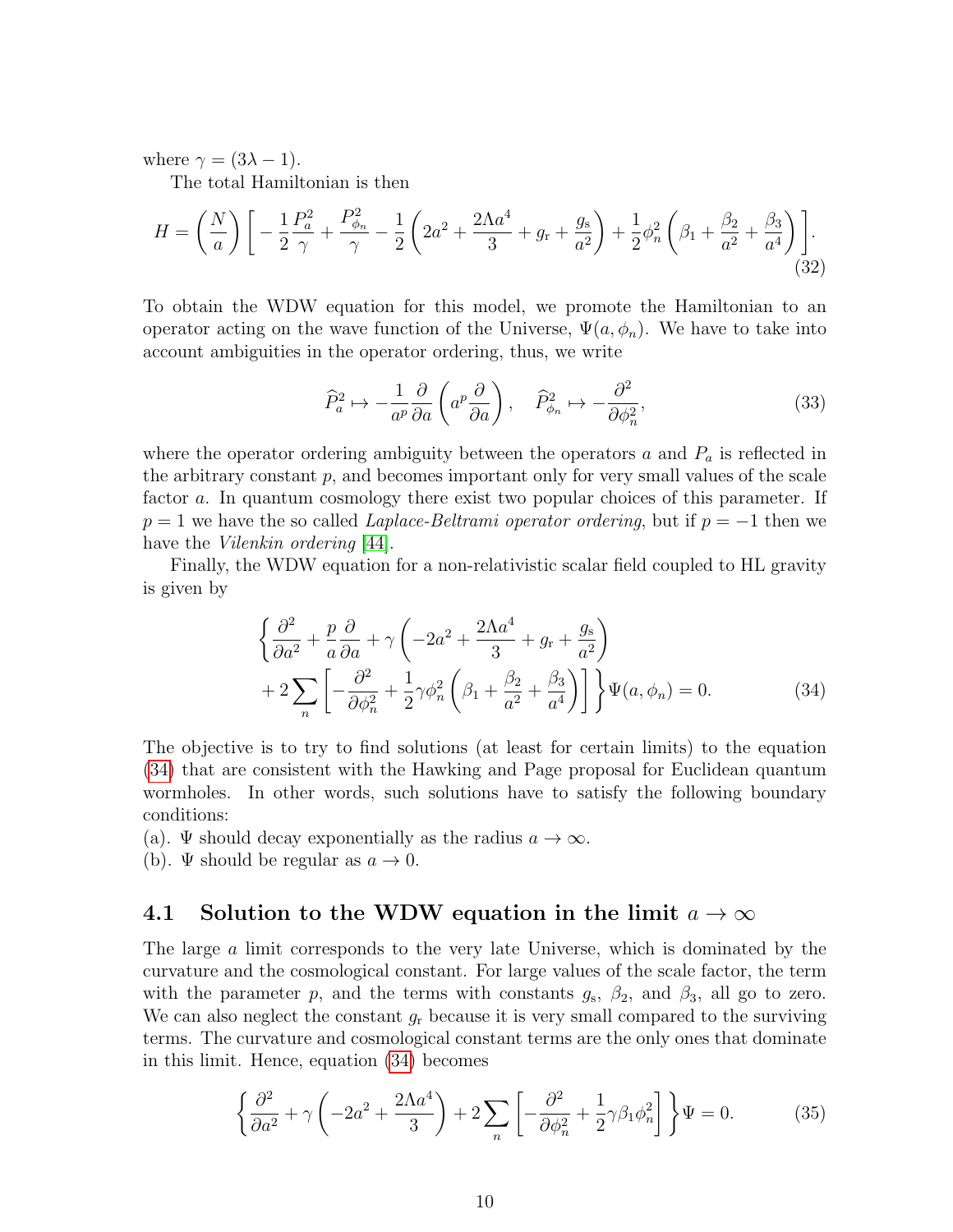For  $\Lambda = 0$  we obtain

$$
\left[\frac{\partial^2}{\partial a^2} - \omega_0^2 a^2 + 2 \sum_n \left( -\frac{\partial^2}{\partial \phi_n^2} + \omega_1^2 \phi_n^2 \right) \right] \Psi = 0, \tag{36}
$$

where  $\omega_0^2 = 2\gamma$ , and  $\omega_1^2 = \frac{1}{2}$  $rac{1}{2}\gamma\beta_1$ .

The equation [\(36\)](#page-10-0) resembles the WDW equation [\(17\)](#page-6-0) obtained by Hawking. As we expected, we are back to the usual GR quantum cosmology. Actually, we are in the IR fixed point where  $\lambda = 1$  and as we mentioned in Section 2, this limit should be stable only non-perturbatively. The difference appears in the level of the Friedmann equation, but at the level of the Hamiltonian constraint this problem is not evident.

We note that the total wave function is separable, and it is just a product of a gravitational part of the wave function times a wave function for the matter fields

<span id="page-10-0"></span>
$$
\Psi(a,\phi_n) = \psi(a)\varphi(\phi_n). \tag{37}
$$

Thus, the WDW equation separates into  $3$  the following equations

<span id="page-10-2"></span>
$$
\left(-\frac{\partial^2}{\partial a^2} + \omega_0^2 a^2\right)\psi(a) = 0,\tag{38}
$$

<span id="page-10-3"></span>
$$
\sum_{n} \left( -\frac{\partial^2}{\partial \phi_n^2} + \omega_1^2 \phi_n^2 \right) \varphi(\phi_n) = 0. \tag{39}
$$

Note that the coefficients  $\phi_n$ , appear in the WDW equation like the coordinate x of a harmonic oscillator with frequency  $\omega_1^2$  independent of a. Indeed, we have two harmonic oscillator–like equations, one for a, and one for  $\phi_n$ . The solution of equation [\(38\)](#page-10-2) is then

$$
\psi_E(a) = N_E \exp\left(\frac{-a^2 \omega_0}{2}\right) H_E(a\sqrt{\omega_0}),\tag{40}
$$

where  $N_E = \left(\frac{\omega_0}{\pi 2^{2E}l}\right)$  $\frac{\omega_0}{\pi 2^{2E}(E!)^2}$  is the normalization constant, and  $H_E$  are the Hermite polynomials, with  $E = 0, 1, 2, \ldots$ 

Similarly, the solution of equation [\(39\)](#page-10-3) is given by

<span id="page-10-4"></span>
$$
\varphi_m(\phi_n) = N_m \prod_n \exp\left(\frac{-\phi_n^2 \omega_1}{2}\right) H_{m_n}(\phi_n \sqrt{\omega_1}),\tag{41}
$$

where  $N_m = \left(\frac{\omega_1}{\pi 2^{2m}l}\right)$  $\left(\frac{\omega_1}{\pi 2^{2m}(m!)^2}\right)^{\frac{1}{4}}$  with  $m = 0, 1, 2, \ldots$ . These solutions can be interpreted as corresponding to the closed Universe containing m scalar particles in the nth harmonic mode.

As seen in Figure [1,](#page-11-0) both the gravitational sector of the wave function and the matter wave function have an exponentially asymptotic behavior:

$$
\psi(a) \sim e^{-\frac{a^2}{2}\omega_0}, \quad \varphi(\phi_n) \sim e^{-\frac{\phi_n^2}{2}\omega_1}.
$$
\n(42)

<span id="page-10-1"></span><sup>3</sup>We have taken the separation constant equal to zero.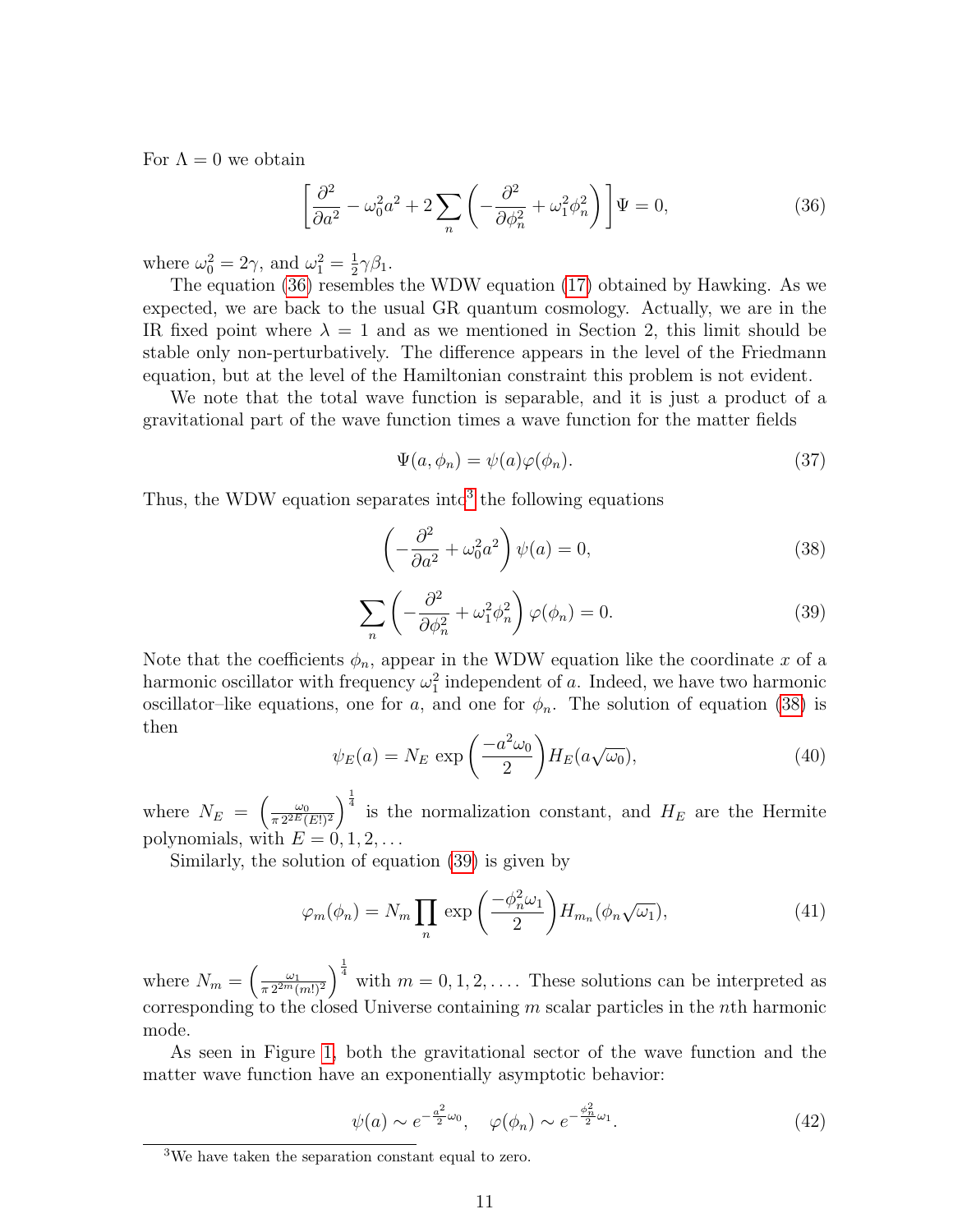The part of the matter fields was plotted taking one scalar particle  $(m = 1)$  in the first harmonic mode  $(n = 1)$ .

Therefore, the total wave function,  $\Psi(a, \phi_n) = \psi(a)\varphi(\phi_n)$ , in the limit of large a, agrees with the boundary condition (a) of the Hawking-Page conjecture.



<span id="page-11-0"></span>Figure 1: On the left hand side is the plot of  $|\psi(a)|^2$  for  $E=1$ , and on the right hand side is the plot of  $|\varphi(\phi)|^2$  for  $m = 1$  and  $n = 1$ . We set  $\lambda = 1$ , which is the value of the parameter in the GR limit.

### 4.2 Solution to the WDW equation in the limit  $a \to 0$

Now we are interested in studying the case when the scale factor is small, or  $a \to 0$ . This means that we are in the early times of the cosmic evolution. Precisely for short distances HL theory is more appropriated than GR since it is well behaved in this limit and it should give sensible results near the singularity. In this scenario, the surviving terms in the gravitational part of equation  $(34)$  are the ones with HL parameters  $g_r$ and  $g_s$ , as well as the one with the parameter p. When a is small, we cannot neglect the quantum effects, which means that the operator ordering parameter  $p$  becomes more significant.

In the matter fields part of equation [\(34\)](#page-9-0), we consider that  $\frac{1}{a^2}$  is smaller than  $\frac{1}{a^4}$ when  $a \to 0$ , so we can neglect the former one. Therefore, in this limit, the higher-order terms dominate, and the WDW equation [\(34\)](#page-9-0) reads

<span id="page-11-1"></span>
$$
\left\{\frac{\partial^2}{\partial a^2} + \frac{p}{a}\frac{\partial}{\partial a} + \gamma \left(g_r + \frac{g_s}{a^2}\right) + 2\sum_n \left[ -\frac{\partial^2}{\partial \phi_n^2} + \frac{1}{2}\frac{\gamma \beta_3}{a^4} \phi_n^2 \right] \right\} \Psi = 0.
$$
 (43)

In order to obtain solutions for this equation, we need to make the following change of variables for each  $\phi_n$  [\[32\]](#page-21-3)

$$
\eta_n = \frac{\phi_n^2}{2a^2}.\tag{44}
$$

With the change of coordinates  $(a, \phi_n) \rightarrow (a, \eta_n)$ , the WDW equation becomes

$$
\left[a^2 \frac{\partial^2}{\partial a^2} + pa \frac{\partial}{\partial a} + \gamma \left(a^2 g_{\rm r} + g_{\rm s}\right) - 2 \sum_n \left(2 \eta_n \frac{\partial^2}{\partial \eta_n^2} + \frac{\partial}{\partial \eta_n} - \gamma \beta_3 \eta_n\right)\right] \Psi = 0. \tag{45}
$$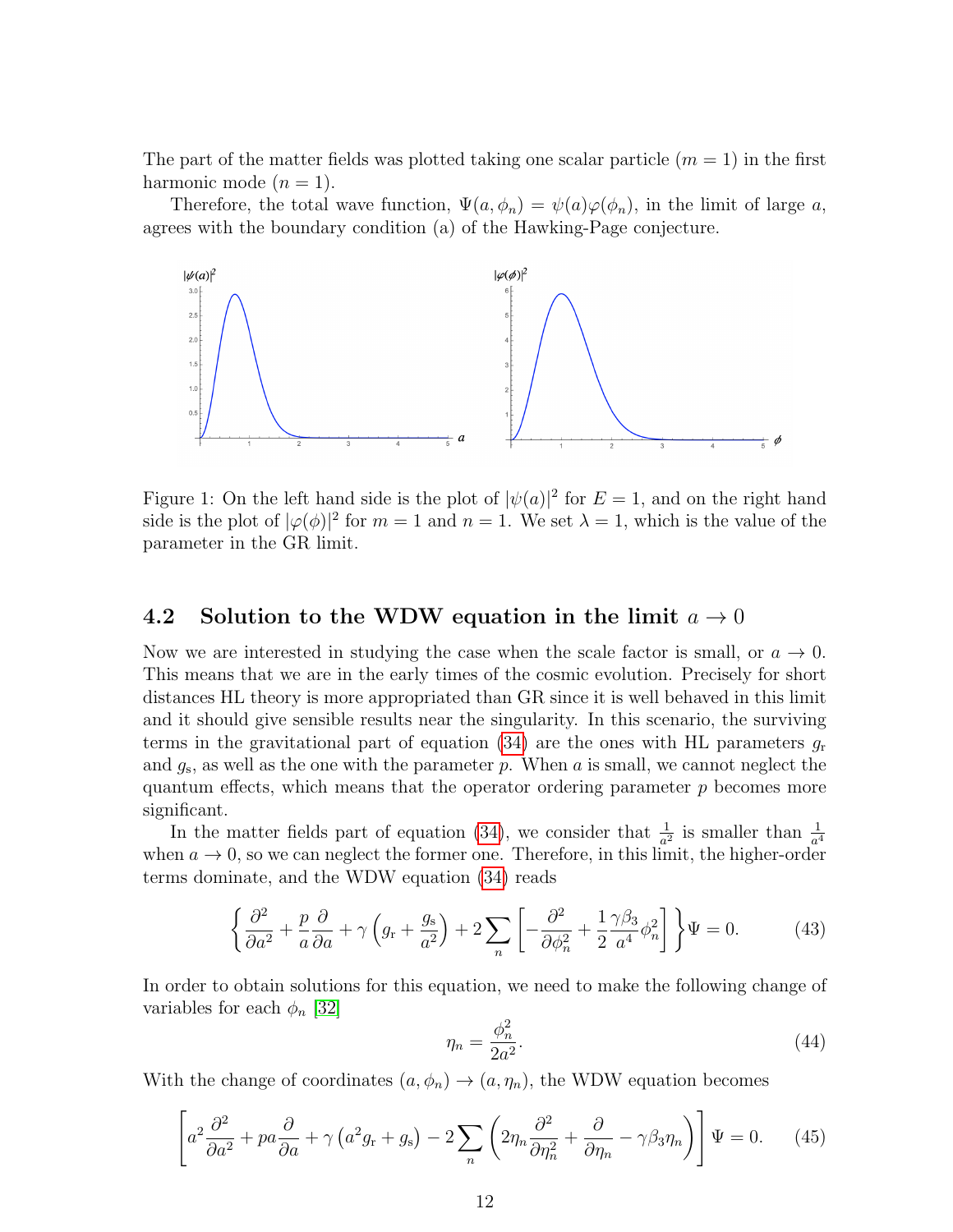Hence, the change of coordinates introduced earlier makes the wave function separable:

$$
\Psi(a,\eta_n) = \psi(a)\varphi(\eta_n). \tag{46}
$$

The WDW equation [\(43\)](#page-11-1) separates into

<span id="page-12-0"></span>
$$
\left(a^2 \frac{d^2}{da^2} + pa \frac{d}{da} + \gamma \left(a^2 g_\text{r} + g_\text{s}\right) + \chi\right) \psi(a) = 0,\tag{47}
$$

and

<span id="page-12-2"></span>
$$
\sum_{n} \left( 2\eta_n \frac{d^2}{d\eta_n^2} + \frac{d}{d\eta_n} - \gamma \beta_3 \eta_n + \chi \right) \varphi(\eta_n) = 0.
$$
 (48)

The general solution of equation [\(47\)](#page-12-0) is given by a linear combination of the Bessel functions and Neumann functions [\[45\]](#page-22-2)

<span id="page-12-1"></span>
$$
\psi(a) = C_1 a^{\frac{1-p}{2}} J_{\nu}(a\sqrt{\gamma g_r}) + C_2 a^{\frac{1-p}{2}} Y_{\nu}(a\sqrt{\gamma g_r}), \qquad (49)
$$

where the order of the Bessel function is  $\nu = \frac{1}{2}$  $\frac{1}{2}\sqrt{1+p(p-2)-4(\gamma g_{\rm s}+\chi)}$ , which depends on the value of the parameters  $\lambda$  and p. As previously mentioned,  $\lambda$  is a dynamical coupling constant which can take different values in the UV regime. Here, we will work with values  $\lambda > 1/3$  such that  $(3\lambda - 1) \neq 0$ . Also, in order to avoid a complex argument in the Bessel functions, we will take  $g_r > 0$ . The bounds for p and  $g<sub>s</sub>$  will be given below.

Since we are considering the limit  $a \to 0$ , not both functions in the general solution [\(49\)](#page-12-1) are admissible. This can be seen from the asymptotic forms of the Bessel and Neumann functions

$$
J_{\nu}(z) \sim z^{\nu}, \quad Y_{\nu}(z) \sim -z^{-\nu}.
$$
\n
$$
(50)
$$

Notice that the Neumann functions,  $Y_{\nu}(z)$ , diverge at the origin, so we set  $C_2 = 0$ , and keep only the asymptotic form of  $J_{\nu}(z)$  for small z.

Therefore, for small  $\alpha$  the general solution [\(49\)](#page-12-1) reads

$$
\psi(a) \sim a^{\frac{1-p}{2}+\nu}.\tag{51}
$$

This solution is indeed regular at  $a = 0$  satisfying the Hawking-Page boundary condition (b). However, one needs to be careful with the choice of operator ordering because for  $p > 1$  we have a divergence. Nevertheless, for  $p < 1$  the divergence is avoided, and the wormhole boundary condition is satisfied. As for  $g_s$ , we can restrict their value by demanding  $\nu$  to be real. Hence, the bound for  $g_s$  is

$$
g_{\rm s} < \frac{1 + p(p-2)}{4\gamma} - \frac{\chi}{\gamma}.\tag{52}
$$

In Figure [2,](#page-13-0) we show the plot of the solution of the gravitational part [\(49\)](#page-12-1) for  $C_2 = 0$ . We choose three different values of  $\lambda$ . The plot [2](#page-13-0) shows that the higher the value of the parameter  $\lambda$ , the higher the frequency of oscillation of  $\psi(a)$  for a far away from the origin. It is also observed that the amplitude decreases as  $\lambda$  grows. This does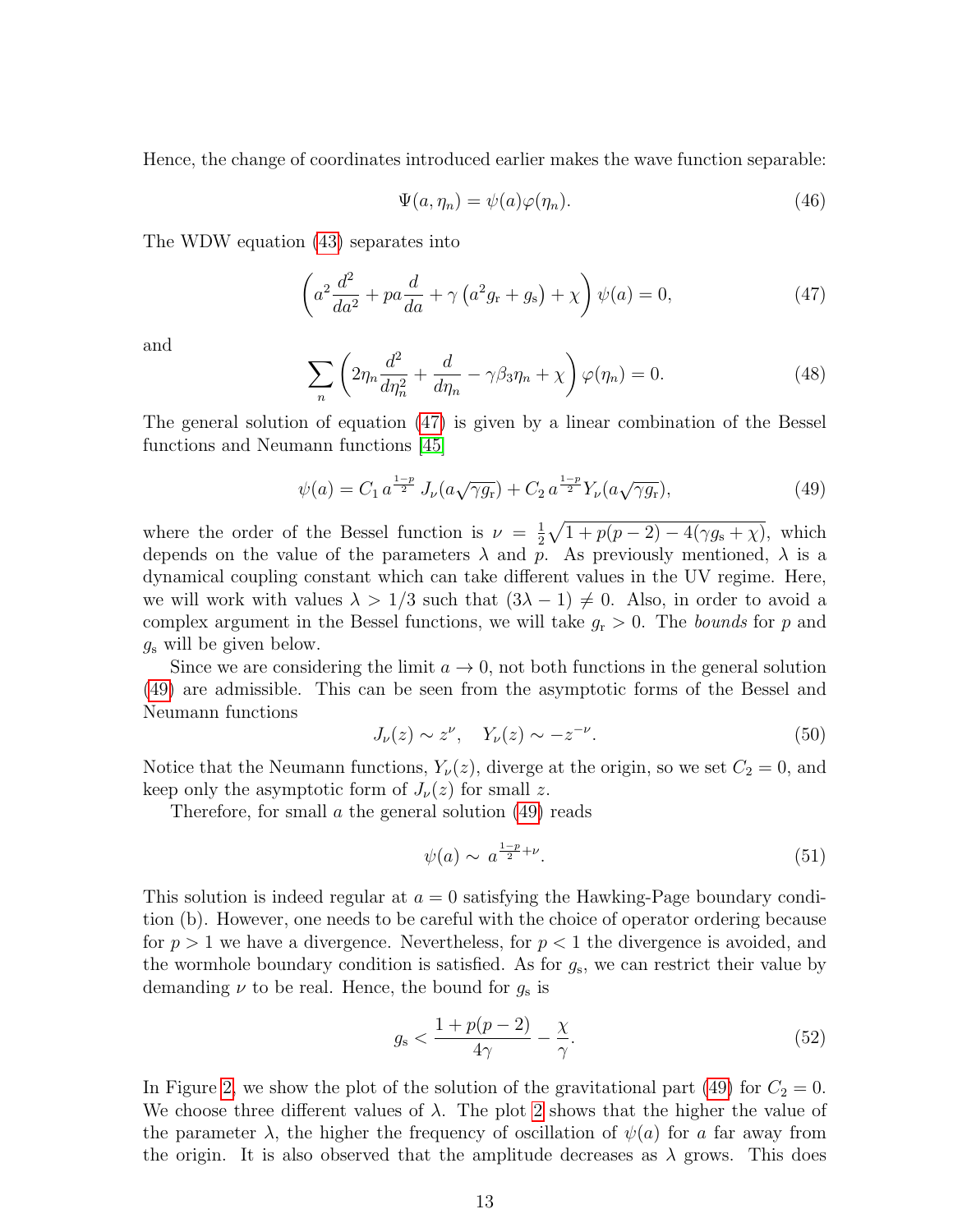

<span id="page-13-0"></span>Figure 2: Plot of the square of the wave function,  $\psi(a) \simeq a^{\frac{1-p}{2}} J_{\nu}(a\sqrt{\gamma g_{\nu}})$ , for  $p = -1$ ,  $g_r = 1, g_s = -1$ , and for three different values of the parameter  $\lambda$ .

not contradict the Hawking-Page boundary conditions because we are interested in the behavior of the wave function for small  $a$ , and in that region, the solution is indeed regular, i.e.  $\psi(a) = 0$  for  $a = 0$ . We still need to give the allowed values of x. This will arise naturally as we explore the solution of equation [\(48\)](#page-12-2).

Equation [\(48\)](#page-12-2) is a Hermite-like equation, hence its solution can be written as

<span id="page-13-1"></span>
$$
\varphi_m(\eta_n) = A_m \prod_n e^{-\frac{\rho}{2}\eta_n} H_{m_n}(\sqrt{\rho \eta_n}), \tag{53}
$$

where  $\chi = \rho(m + \frac{1}{2})$  $\frac{1}{2}$ ) for  $m = 0, 1, 2, \ldots, \ \rho^2 = \gamma \beta_3$ , and  $A_m = (2^m m!)^{-\frac{1}{2}}$  is the normalization constant.

Asymptotically, the solution behaves like

$$
\varphi(\eta) \sim e^{-\frac{\rho}{2}\eta},\tag{54}
$$

which implies that as  $\eta \to \infty$   $(a \to 0)$  the solution is regular.

In Figure [3,](#page-14-0) the solution [\(53\)](#page-13-1) is plotted considering one scalar particle  $(m = 1)$  in the first excited state  $(n = 1)$  for different values of the parameter  $\lambda$ . As we can see, for higher values of the parameter  $\lambda$ , the peak of the distribution becomes narrower.

Finally, the full wave function in this limit behaves like

<span id="page-13-2"></span>
$$
\Psi(a,\eta) \sim a^{\frac{1-p}{2}+\nu} e^{-\frac{\rho}{2}\eta}.\tag{55}
$$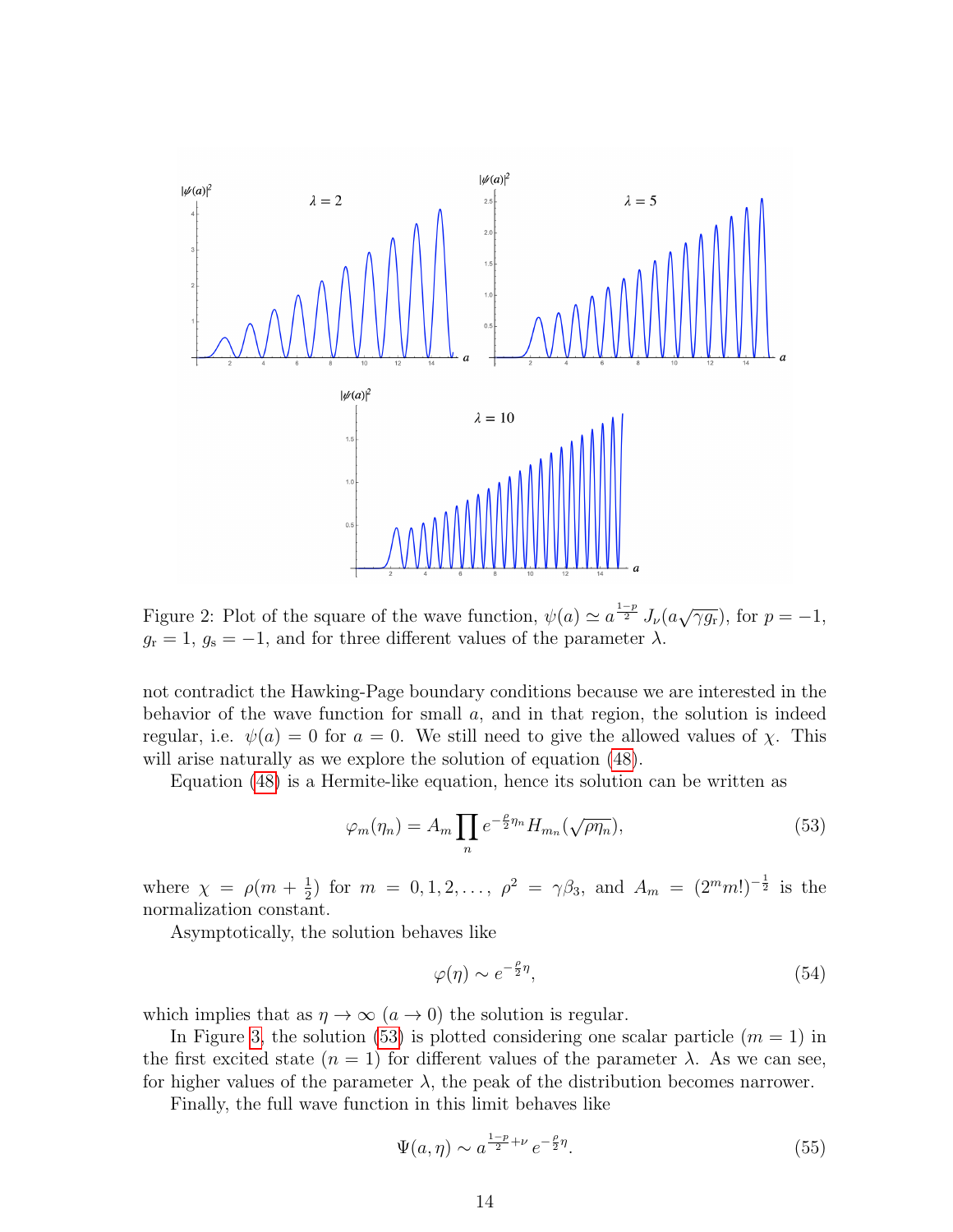

<span id="page-14-0"></span>Figure 3: Plot of the square of the wave function,  $\varphi_1(\eta) \simeq e^{-\frac{\rho}{2}\eta} H_1(\sqrt{\rho\eta})$ , for  $n = 1$ ,  $m = 1$  and for three different values of the parameter  $\lambda$ .

which is of course regular near the origin, obeying the Hawking-Page boundary condition (b).

It is worth mentioning that this solution resembles the one found when a massive scalar field is minimally coupled to gravity [\[32\]](#page-21-3).

The solutions here presented were obtained for zero cosmological constant, but they can be extended for  $\Lambda \neq 0$ .

# 4.3 Solution to WDW equation for  $\Lambda \neq 0$

Solutions to the WDW equation in the context of a FLRW minisuperspace model have been studied in [\[8\]](#page-19-7) considering all the possible values of the cosmological constant. Here we will analyze some of the results in the context of wormhole solutions.

• Solution for  $\Lambda > 0$ 

In the limit  $a \to \infty$ , the term with  $a^2$  is smaller compared to the term with  $a^4$ , so we only keep the latter. Also, the operator ordering parameter  $p$  is no longer significant, and we end up with the following equations:

<span id="page-14-1"></span>
$$
\left(\frac{\partial^2}{\partial a^2} + g_{\Lambda} a^4\right) \psi(a) = 0 \tag{56}
$$

and

<span id="page-14-2"></span>
$$
\sum_{n} \left( -\frac{\partial^2}{\partial \phi_n^2} + \omega_1^2 \phi_n^2 \right) \varphi(\phi_n) = 0, \tag{57}
$$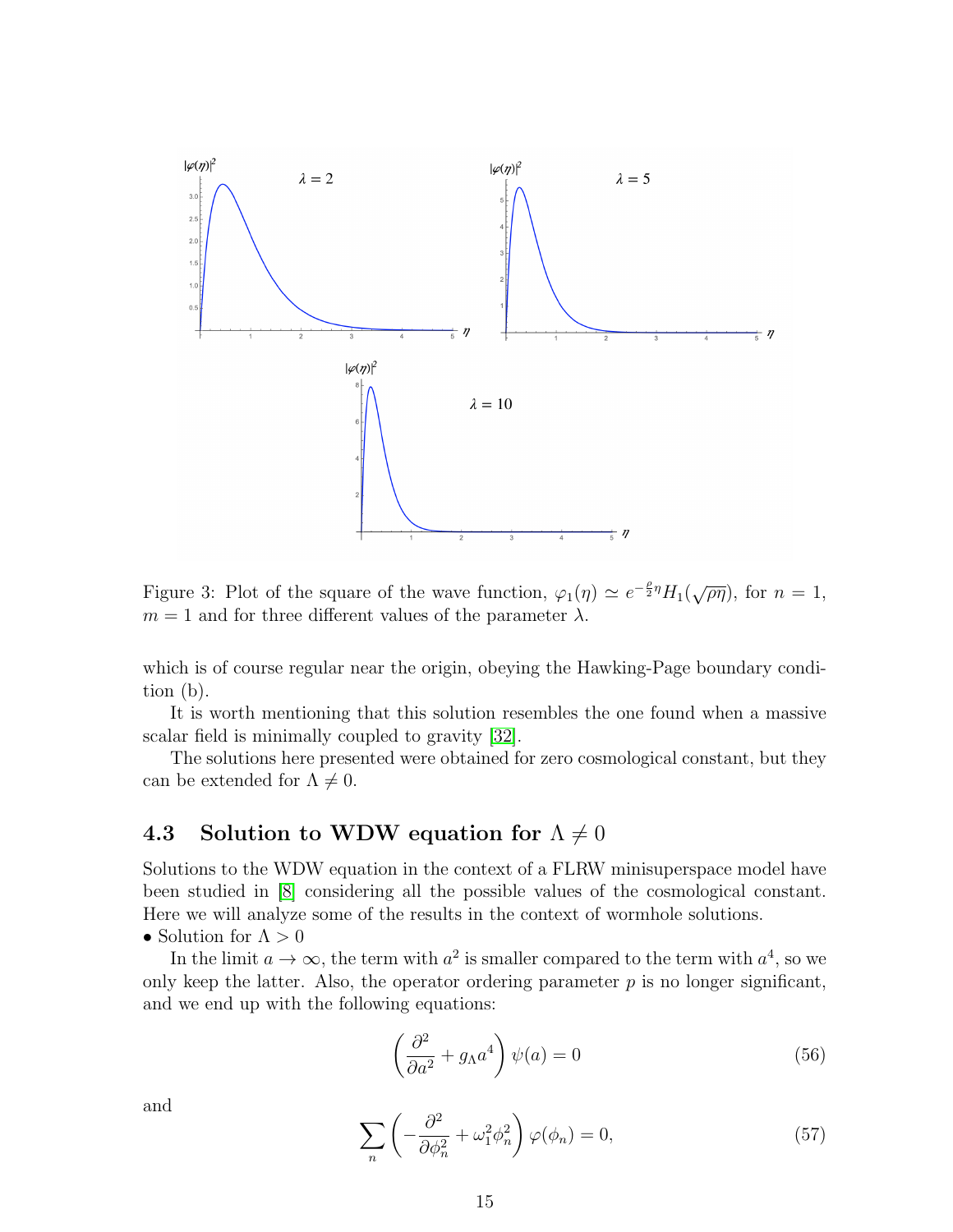where  $g_{\Lambda} = \frac{2\gamma \Lambda}{3}$  $\frac{\gamma \Lambda}{3}$ , and the separation constant has been set to zero so that we can obtain physically meaningful solutions.

The solution to Eq. [\(56\)](#page-14-1) is given by a combination of Bessel and Neumann functions

<span id="page-15-0"></span>
$$
\psi(a) = \overline{C}_1 \sqrt{a} J_{1/6} \left( \frac{\sqrt{g_A}}{3} a^3 \right) + \overline{C}_2 \sqrt{a} Y_{1/6} \left( \frac{\sqrt{g_A}}{3} a^3 \right), \tag{58}
$$

while the solution of  $(57)$  is given in terms of Hermite functions, and it is the same as in [\(41\)](#page-10-4).

The behavior of [\(58\)](#page-15-0) for large arguments is oscillatory. This can be easily seen by making use of the asymptotic expansion for Bessel and Neumann functions for  $|z| \to \infty$ 

$$
J_{\nu}(z) \sim \sqrt{\frac{2}{\pi z}} \cos \left(z - \frac{\nu \pi}{2} - \frac{\pi}{4}\right),
$$
  

$$
N_{\nu}(z) \sim \sqrt{\frac{2}{\pi z}} \sin \left(z - \frac{\nu \pi}{2} - \frac{\pi}{4}\right).
$$
 (59)

Hence, using these expressions, the asymptotic behavior of  $\psi(a)$  for large a reads

$$
\psi(a) \sim \frac{C_1}{a}\cos\left(\frac{\sqrt{g_A}}{3}a^3 - \frac{\pi}{12} - \frac{\pi}{4}\right) + \frac{C_2}{a}\sin\left(\frac{\sqrt{g_A}}{3}a^3 - \frac{\pi}{12} - \frac{\pi}{4}\right),\tag{60}
$$

where  $C_i = \overline{C}_i \sqrt{6/\pi \sqrt{g_{\Lambda}}}$ , for  $i = 1, 2$ .

As we can see in Figure [4,](#page-15-1)  $\psi(a)$  has an oscillatory behavior for large a. Even if we take into account the solution of the matter part (which goes like  $\exp(-\phi^2)$ ), the oscillatory behavior will not be suppressed. Hence, the total wave function  $\Psi(a, \phi)$ , for large a, does not satisfy the required boundary condition, and for that reason it does not describe a quantum wormhole. However, we may interpret this wave function as a Lorentzian or Friedmann Universe.



<span id="page-15-1"></span>Figure 4: Qualitative plot of  $|\psi(a)|^2$  for  $\lambda = 1$ , which is the value that the parameter takes in the GR limit. The wave function  $\psi(a)$  oscillates for large a.

In the limit  $a \to 0$  we are back in the HL regime, where the cosmological constant is no longer significant. Indeed, the solutions in that limit will behave like in equation [\(55\)](#page-13-2), and satisfy the wormhole boundary condition (b).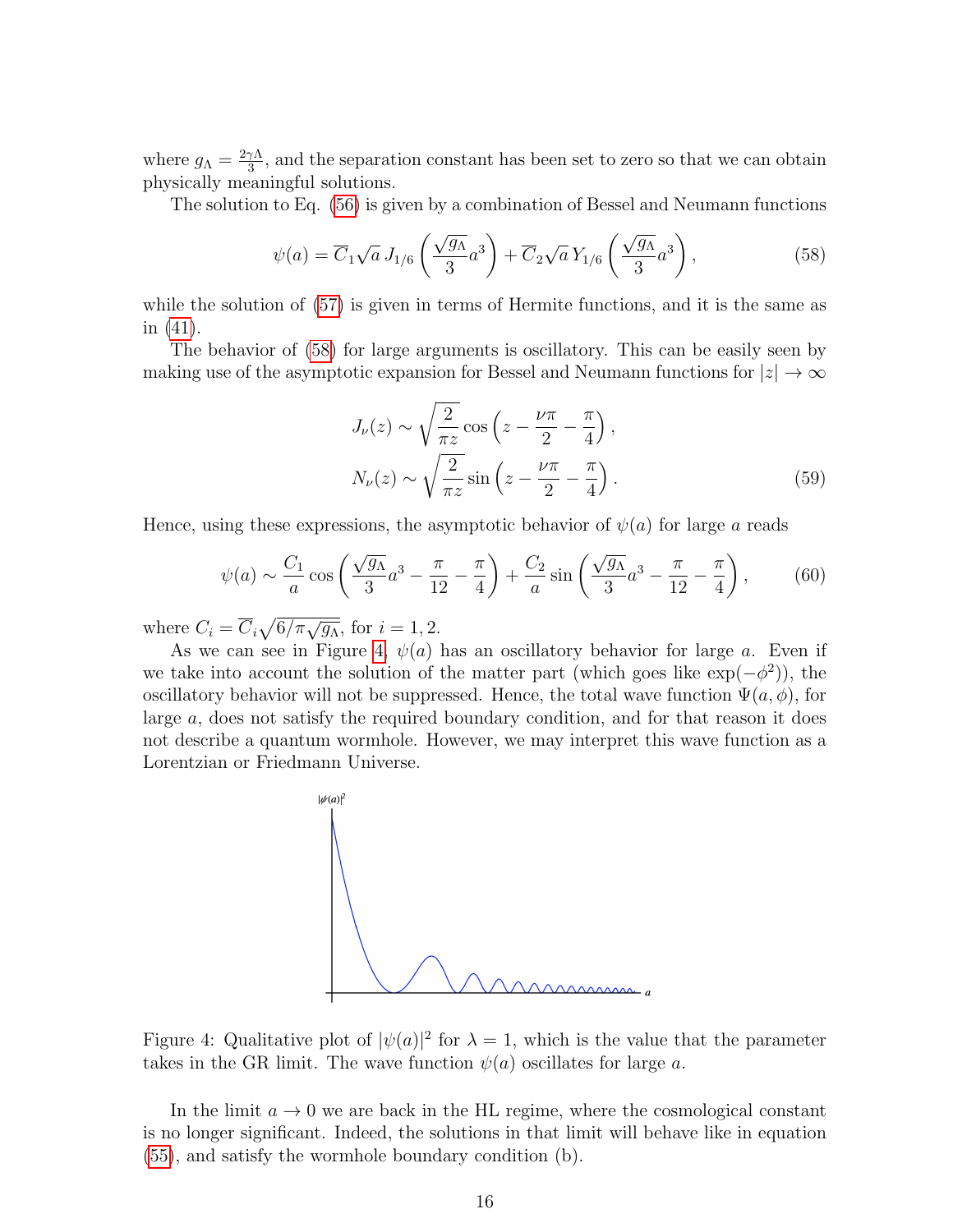From the above analysis, we see that the presence of a positive cosmological constant makes the wave function of the Universe to have an oscillatory behavior in the limit  $a \rightarrow \infty$ . For that reason, the Hawking-Page wormholes cannot exist in this scenario.

• Solution for  $\Lambda < 0$ 

For  $a \to \infty$ , and  $g_{\Lambda} < 0$  the equations to solve are

<span id="page-16-0"></span>
$$
\left(\frac{\partial^2}{\partial a^2} - (-g_\Lambda)a^4\right)\psi(a) = 0,\tag{61}
$$

and

<span id="page-16-1"></span>
$$
\sum_{n} \left( -\frac{\partial^2}{\partial \phi_n^2} + \omega_1^2 \phi_n^2 \right) \varphi(\phi_n) = 0. \tag{62}
$$

The solution of the gravitational part [\(61\)](#page-16-0) is a combination of the modified Bessel functions, that is

$$
\psi(a) = C_1 \sqrt{a} I_{1/6} \left( \frac{\sqrt{-g_A}}{3} a^3 \right) + C_2 \sqrt{a} K_{1/6} \left( \frac{\sqrt{-g_A}}{3} a^3 \right), \tag{63}
$$

while the solution of  $(62)$  is again given in terms of the Hermite functions, and it is the same as in [\(41\)](#page-10-4).

Now, let us write the asymptotic form of the modified Bessel functions for large argument  $(|z| \to \infty)$ 

$$
I_{\nu}(z) \sim \frac{e^z}{\sqrt{2\pi z}}, \quad K_{\nu}(z) \sim \sqrt{\frac{\pi}{2z}}e^{-z}.
$$
 (64)

From these expressions we notice that  $I_{\nu}(z)$  grows exponentially as  $z \to \infty$ , hence we only keep  $K_{\nu}(z)$  because it decays exponentially for large z and satisfies the wormhole boundary condition (a).

Therefore, the asymptotic solution of [\(61\)](#page-16-0) is

$$
\psi(a) \sim \frac{1}{a} e^{(-\sqrt{-g_A}/3)a^3}.\tag{65}
$$

The plot of this solution is shown in Figure [5.](#page-17-0) We see that for large  $a$ , the wave function is exponentially damped, however it is highly suppressed due to the factor  $e^{-a^3}$ . The full wave function in this limit is

$$
\Psi(a,\phi) \sim \frac{1}{a} \, e^{(-\sqrt{-g_A}/3)a^3} e^{-\frac{\phi^2}{2}\omega_1}.\tag{66}
$$

It seems that in the limit of large a, we have a exponentially damped wave function. Indeed, this solution satisfies the Hawking-Page boundary condition (a).

On the other hand, in the region of the early Universe, that is, in the limit  $a \to 0$ , the HL terms are the ones that dominate, and the cosmological constant does not appear. Hence, we are back to the case with solution [\(55\)](#page-13-2), which agrees with the wormhole boundary condition (b).

The performed analysis shows that for a negative cosmological constant we have a exponentially (but highly suppressed) damped behavior in the limit  $a \to \infty$ , and a regular behavior in the limit  $a \to 0$ . This satisfies both Hawking-Page boundary conditions. Hence, in a Universe with negative cosmological constant, wormhole configurations may exist.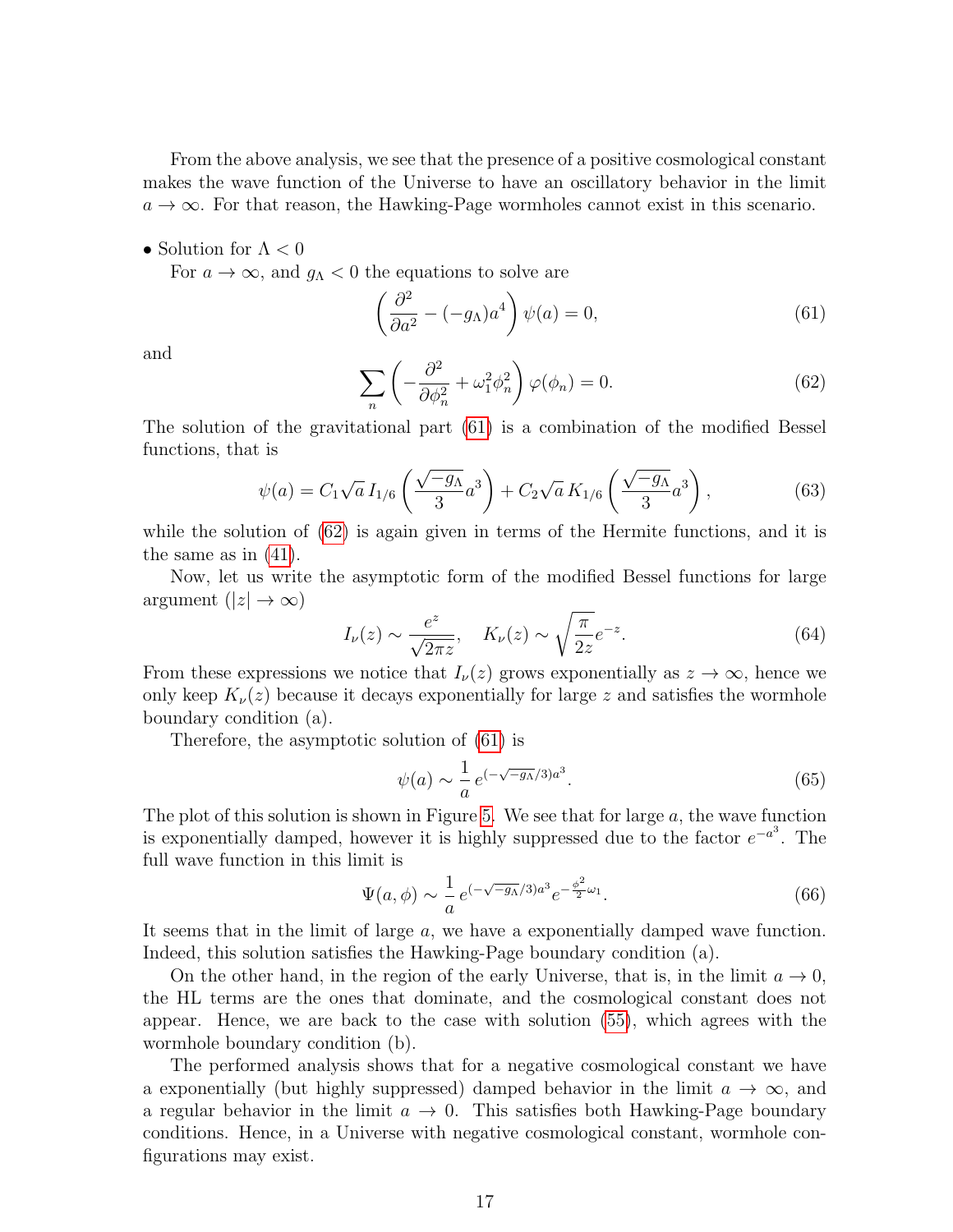

<span id="page-17-0"></span>Figure 5: Qualitative plot of  $|\psi(a)|^2$  for  $\lambda = 1$ . The wave function  $\psi(a)$  is exponentially damped for large a, but it is also highly suppressed.

## 5 Final remarks

We have studied Euclidean quantum wormholes in the context of the projectable version of the HL gravity. We considered a FLRW closed Universe minisuperspace model coupled to a scalar field, which we treated as a perturbation, which is expanding on hyperspherical harmonics on the 3-sphere. We obtained a WDW equation by canonically quantizing such model. As expected, the gravitational part of the WDW equation is fully characterized by the scale factor. On the other hand, in the matter part of the equation, the coefficients of the scalar harmonics and the scale factor appear. This is a consequence of the higher-order spatial derivative terms in the matter action. In order to obtain analytical solutions to the full WDW equation (gravity+matter) we solved it by considering limiting cases of small and large scale factor.

In the limit of the very late Universe (large scale factor) and considering a vanishing cosmological constant, the resulting WDW equation turned out to be a sum of two harmonic oscillator equations, one for the matter fields and one for the scale factor. The WDW equation is similar to the one found in GR when considering a model of gravity coupled to a conformally invariant scalar field as shown by Hawking [\[20\]](#page-20-6). In this case, the solution of the WDW equation is a product of two harmonic oscillator wave functions, which are given in terms of Hermite polynomials. This solution is exponentially damped at large values of the radius a agreeing with the Hawking-Page boundary condition (a). It is also important to point out that this case corresponds to the Hamiltonian constraint in GR, where the additional scalar degree of freedom of the projectable theory is not evident.

In the limit of the very early Universe (small scale factor) things get more interesting because the quantum effects cannot be neglected, and the operator ordering parameter p becomes more significant. In this regime, the HL terms dominate, and hence the cosmological constant term can be neglected. The WDW equation turned out to be non-separable because the term  $\frac{\phi^2}{\sigma^4}$  $\frac{\phi^2}{a^4}$  appeared in the matter part. However, we avoided this problem by using a suitable choice of coordinates. Fortunately, the equations obtained after this change have known solutions. Specifically, the equation of the gravitational part is a Bessel-like equation, thus their solutions are a linear combination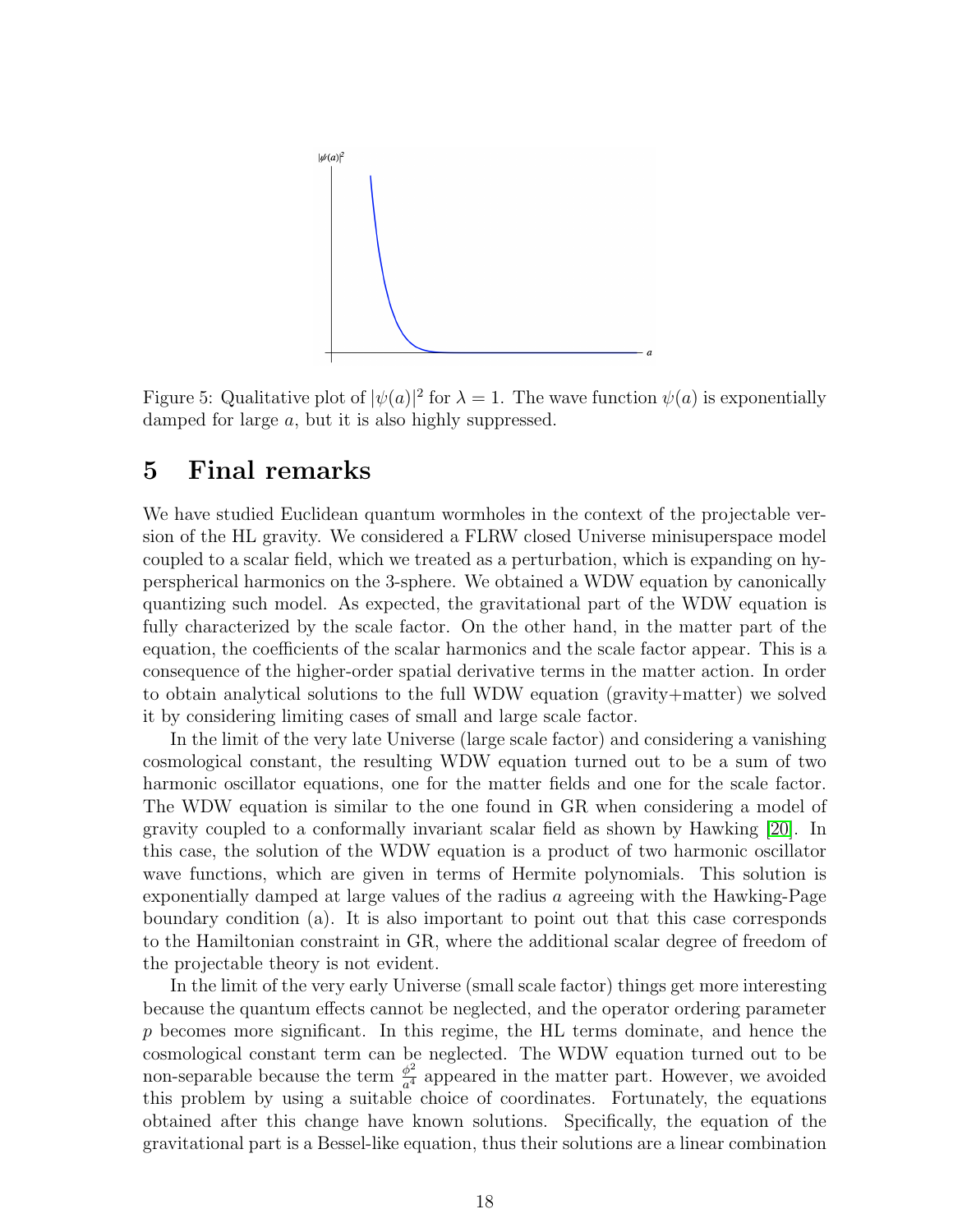of Bessel functions of the first and second kind. We kept the function  $J_{\nu}(z)$  because it is the one that satisfies the wormhole boundary condition (b), that is, it is regular in the limit of small values of the scale factor. However, as the value of  $a$  increases we start to see an oscillatory behavior. This does not contradict the Hawking-Page conjecture, it just means that  $\psi(a)$  is regular in a different way.

The matter equation is given in terms of the new coordinate  $\eta = \frac{\phi^2}{2g}$  $\frac{\phi^2}{2a^2}$ , and also has known solutions, namely, Hermite polynomials. Notice that at small values of the radius  $a, \eta \to \infty$ . In this limit, the solution behaves like  $\varphi(\eta) \sim e^{-\frac{\rho}{2}\eta}$ . Therefore, it eventually goes to zero, and hence is also regular, which agrees with the Hawking-Page boundary condition (b).

The solution obtained in the limit of small radius  $a$  is similar to the one obtained when a massive scalar field is minimally coupled to Einstein's gravity. This observation is interesting because it means that the HL gravity terms naturally behave like some kind of 'effective mass'.

We also gave different values of the running parameter  $\lambda$  of HL theory in the limit  $a \to 0$ . The effect of  $\lambda$  on  $\psi(a)$  was decrease the amplitude. It is also observed the increment on the frequency of oscillation, but it remained regular at the origin, which is the region we are interested in. On the other hand, its effect on  $\varphi(\eta)$  was to make the function more localized or peaked.

Supposedly, a necessary condition for wormhole-like solutions to appear is to take  $\Lambda = 0$ . However, we expanded our analysis by considering the case of nonzero cosmological constant, which dominates in the IR limit. As expected, for  $\Lambda > 0$  we found oscillatory solutions, indeed, this happens because we are in a classically allowed region, i.e. the WDW potential  $V(a) < 0$ . Thus, this solution does not satisfy the wormhole boundary condition (a) meaning that wormholes cannot exist in this scenario. For  $\Lambda$  < 0 we obtained a damped solution. This is also not surprising because it just means that we are in a classically forbidden region,  $V(a) > 0$ . This solution combined with the one found in the limit  $a \to 0$  tell us that wormholes might exist in a Universe with negative cosmological constant.

Finally we want to mention that stable Euclidean wormhole solutions do exist in Anti-de Sitter spacetime via the holographic correspondence [\[46,](#page-22-3) [47\]](#page-22-4). It would be interesting to find a relation between these issues and the result presented in our paper. In addition for future work, it would be interesting, to look for numerical solutions for the full equation [\(34\)](#page-9-0) and analyze in detail and interpret physically these solutions.

#### Acknowledgments

A.Vazquez would like to thank CONACyT for a grant.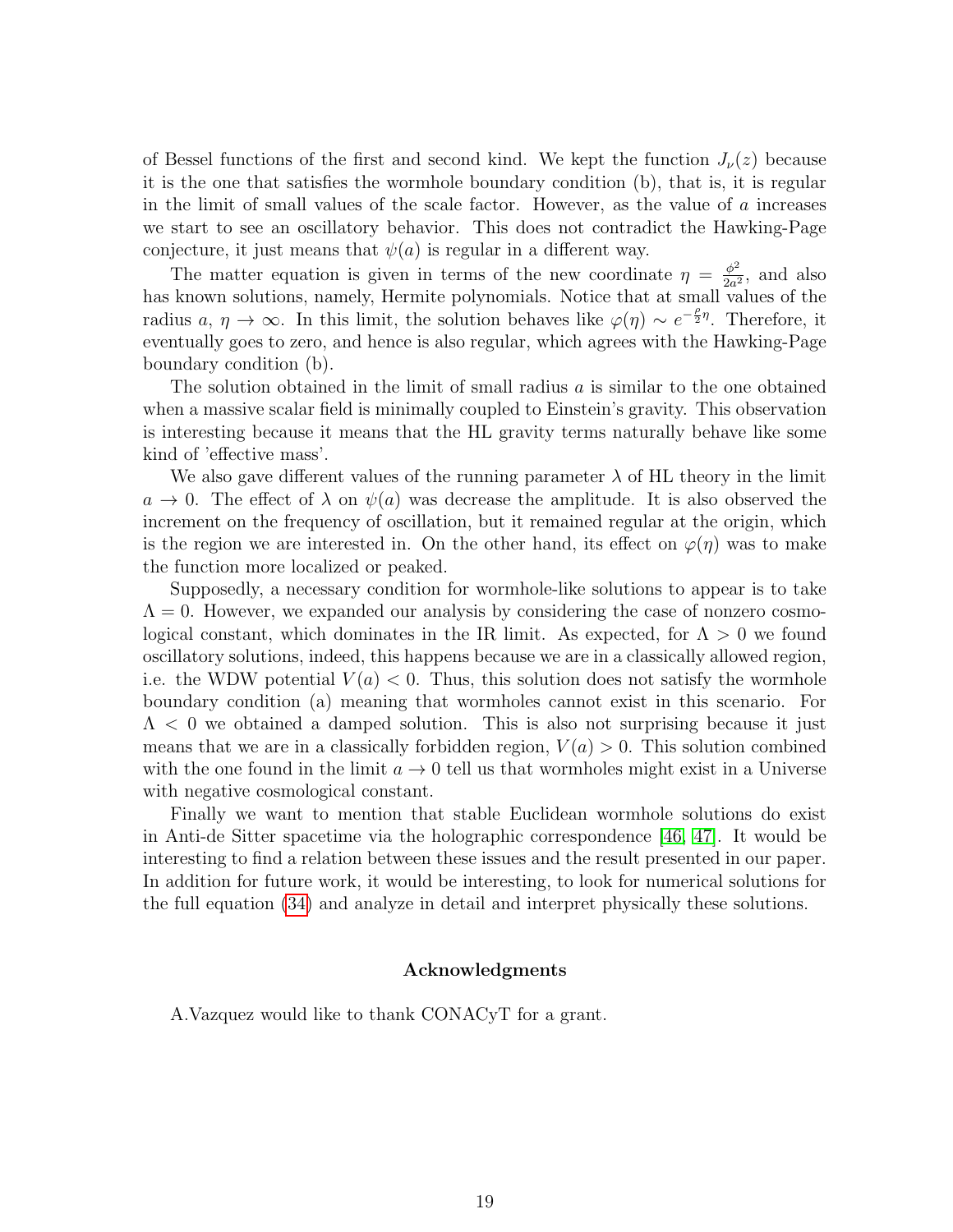## References

- <span id="page-19-0"></span>[1] P. Hoˇrava, "Quantum Gravity at a Lifshitz Point," Phys. Rev. D 79, 084008 (2009) doi:10.1103/PhysRevD.79.084008 [\[arXiv:0901.3775](http://arxiv.org/abs/0901.3775) [hep-th]].
- <span id="page-19-1"></span>[2] S. Weinfurtner, T. P. Sotiriou and M. Visser, "Projectable Hořava-Lifshitz gravity in a nutshell," J. Phys. Conf. Ser. 222, 012054 (2010) doi:10.1088/1742- 6596/222/1/012054 [\[arXiv:1002.0308](http://arxiv.org/abs/1002.0308) [gr-qc]].
- <span id="page-19-2"></span>[3] T. P. Sotiriou, "Hoˇrava-Lifshitz gravity: a status report," J. Phys. Conf. Ser. 283, 012034 (2011) doi:10.1088/1742-6596/283/1/012034 [\[arXiv:1010.3218](http://arxiv.org/abs/1010.3218) [hep-th]].
- <span id="page-19-3"></span>[4] A. Wang, "Hoˇrava gravity at a Lifshitz point: A progress report," Int. J. Mod. Phys. D 26, no. 07, 1730014 (2017) doi:10.1142/S0218271817300142  $[\text{arXiv:1701.06087} \; [\text{gr-qc}]].$
- <span id="page-19-4"></span>[5] S. Mukohyama, "Hoˇrava-Lifshitz Cosmology: A Review," Class. Quant. Grav. 27, 223101 (2010) doi:10.1088/0264-9381/27/22/223101 [\[arXiv:1007.5199](http://arxiv.org/abs/1007.5199) [hep-th]].
- <span id="page-19-5"></span>[6] K. Izumi and S. Mukohyama, "Nonlinear superhorizon perturbations in Hoˇrava-Lifshitz gravity," Phys. Rev. D 84, 064025 (2011) doi:10.1103/PhysRevD.84.064025 [\[arXiv:1105.0246](http://arxiv.org/abs/1105.0246) [hep-th]].
- <span id="page-19-6"></span>[7] A. E. Gumrukcuoglu, S. Mukohyama and A. Wang, "General relativity limit of Hořava-Lifshitz gravity with a scalar field in gradient expansion," Phys. Rev. D 85, 064042 (2012) doi:10.1103/PhysRevD.85.064042 [\[arXiv:1109.2609](http://arxiv.org/abs/1109.2609) [hep-th]].
- <span id="page-19-7"></span>[8] O. Bertolami and C. A. D. Zarro, "Hoˇrava-Lifshitz Quantum Cosmology," Phys. Rev. D 84, 044042 (2011) [\[arXiv:1106.0126](http://arxiv.org/abs/1106.0126) [hep-th]].
- <span id="page-19-8"></span>[9] T. Christodoulakis and N. Dimakis, "Classical and Quantum Bianchi Type III vacuum Hoˇrava-Lifshitz Cosmology," J. Geom. Phys. 62, 2401 (2012) [\[arXiv:1112.0903](http://arxiv.org/abs/1112.0903) [gr-qc]].
- <span id="page-19-9"></span>[10] J. P. M. Pitelli and A. Saa, "Quantum Singularities in Hoˇrava-Lifshitz Cosmology," Phys. Rev. D 86, 063506 (2012) [\[arXiv:1204.4924](http://arxiv.org/abs/1204.4924) [gr-qc]].
- <span id="page-19-10"></span>[11] B. Vakili and V. Kord, "Classical and quantum Hoˇrava-Lifshitz cosmology in a minisuperspace perspective," Gen. Rel. Grav. 45, 1313 (2013) doi:10.1007/s10714- 013-1527-8 [\[arXiv:1301.0809](http://arxiv.org/abs/1301.0809) [gr-qc]].
- <span id="page-19-11"></span>[12] O. Obregón and J. A. Preciado, "Quantum cosmology in Hořava-Lifshitz gravity," Phys. Rev. D 86, 063502 (2012) [\[arXiv:1305.6950](http://arxiv.org/abs/1305.6950) [gr-qc]].
- <span id="page-19-12"></span>[13] D. Benedetti and J. Henson, "Spacetime condensation in (2+1)-dimensional CDT from a Hořava-Lifshitz minisuperspace model," Class. Quantum Grav. 32, 215007 (2015) [\[arXiv:1410.0845](http://arxiv.org/abs/1410.0845) [gr-qc]].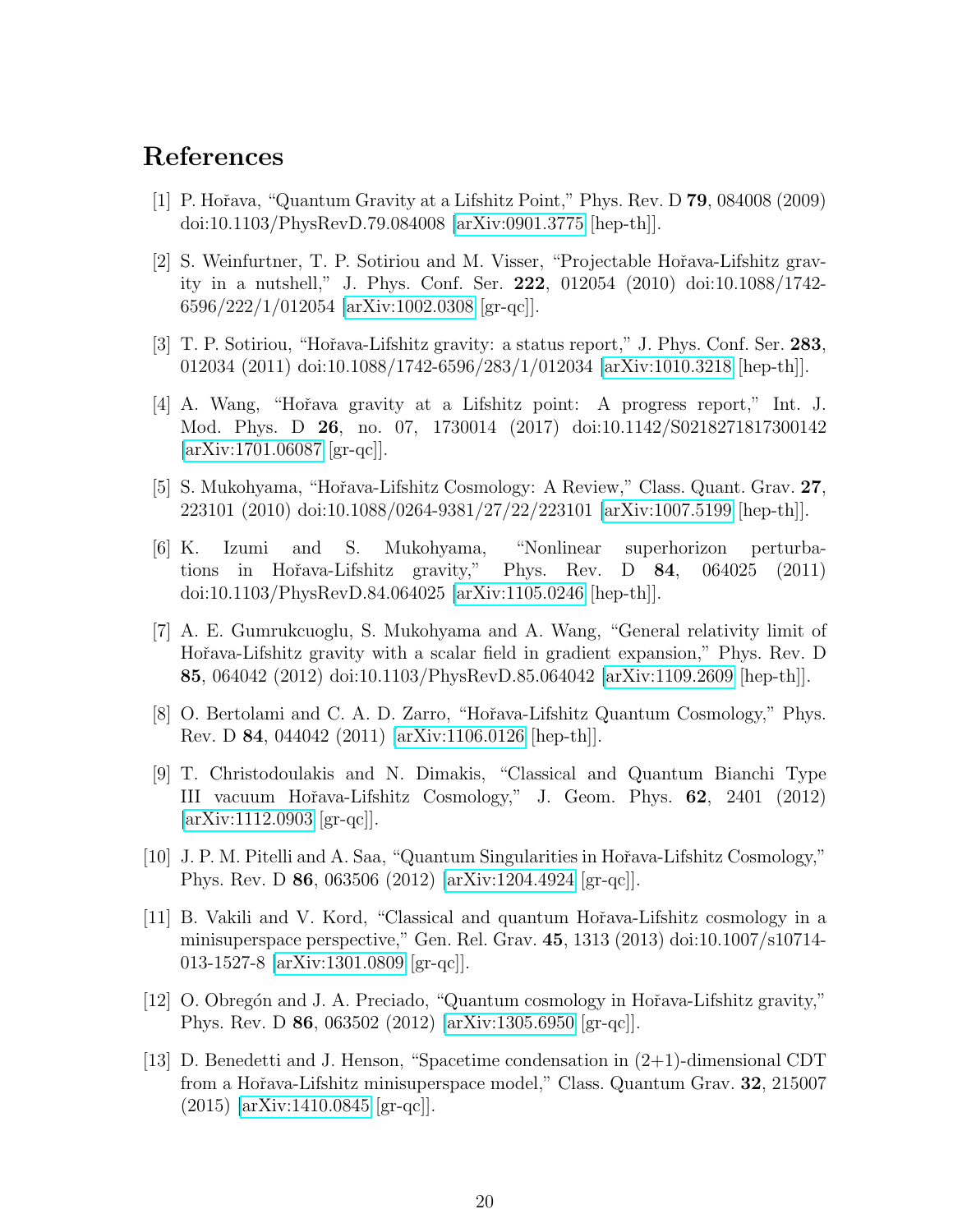- <span id="page-20-0"></span>[14] R. Cordero, H. Garcia-Compean and F. J. Turrubiates, "A phase space description of the FLRW quantum cosmology in Hoˇrava-Lifshitz type gravity," Gen. Rel. Grav. 51, no. 10, 138 (2019) doi:10.1007/s10714-019-2627-x [\[arXiv:1711.04933](http://arxiv.org/abs/1711.04933) [gr-qc]].
- <span id="page-20-1"></span>[15] J. A. Wheeler, "Geons," Phys. Rev. 97, 511 (1955). doi:10.1103/PhysRev.97.511
- <span id="page-20-2"></span>[16] A. Anderson and B. S. DeWitt, "Does the Topology of Space Fluctuate?," Found. Phys. 16, 91 (1986). doi:10.1007/BF01889374
- <span id="page-20-3"></span>[17] G. W. Gibbons and S. W. Hawking, "Euclidean quantum gravity," Singapore, Singapore: World Scientific (1993) 586 p
- <span id="page-20-4"></span>[18] S. B. Giddings and A. Strominger, "Axion Induced Topology Change in Quantum Gravity and String Theory," Nucl. Phys. B 306, 890 (1988). doi:10.1016/0550- 3213(88)90446-4
- <span id="page-20-5"></span>[19] S. R. Coleman, "Why There Is Nothing Rather Than Something: A Theory of the Cosmological Constant," Nucl. Phys. B 310, 643 (1988). doi:10.1016/0550- 3213(88)90097-1
- <span id="page-20-6"></span>[20] S. W. Hawking, "Baby Universes 2," Mod. Phys. Lett. A 5, 453 (1990). doi:10.1142/S0217732390000524
- <span id="page-20-7"></span>[21] A. Hebecker, T. Mikhail and P. Soler, "Euclidean wormholes, baby Universes, and their impact on particle physics and cosmology," Front. Astron. Space Sci. 5, 35 (2018) doi:10.3389/fspas.2018.00035 [\[arXiv:1807.00824](http://arxiv.org/abs/1807.00824) [hep-th]].
- <span id="page-20-8"></span>[22] A. Hebecker, P. Mangat, S. Theisen and L. T. Witkowski, "Can Gravitational Instantons Really Constrain Axion Inflation?," JHEP 1702, 097 (2017) doi:10.1007/JHEP02(2017)097 [\[arXiv:1607.06814](http://arxiv.org/abs/1607.06814) [hep-th]].
- <span id="page-20-9"></span>[23] S. W. Hawking and D. N. Page, "The spectrum of wormholes," Phys. Rev. D 42, 2655 (1990). doi:10.1103/PhysRevD.42.2655
- <span id="page-20-10"></span>[24] R. L. Arnowitt, S. Deser and C. W. Misner, "The dynamics of general relativity," Gen. Rel. Grav. 40, 1997 (2008) doi:10.1007/s10714-008-0661-1 [\[gr-qc/0405109\]](http://arxiv.org/abs/gr-qc/0405109).
- <span id="page-20-11"></span>[25] J. J. Halliwell, "Introductory Lectures On Quantum Cosmology," [arXiv:0909.2566](http://arxiv.org/abs/0909.2566)  $\left[\text{gr-qc}\right]$ .
- <span id="page-20-12"></span>[26] D. L. Wiltshire, "An introduction to quantum cosmology," [gr-qc/0101003.](http://arxiv.org/abs/gr-qc/0101003)
- <span id="page-20-13"></span>[27] M. Botta-Cantcheff, N. Grandi and M. Sturla, "Wormhole solutions to Horava gravity," Phys. Rev. D 82, 124034 (2010) doi:10.1103/PhysRevD.82.124034 [\[arXiv:0906.0582](http://arxiv.org/abs/0906.0582) [hep-th]].
- <span id="page-20-14"></span>[28] E. J. Son and W. Kim, "Traversable wormhole in the deformed Hořava-Lifshitz gravity," Phys. Rev. D 83, 124012 (2011) doi:10.1103/PhysRevD.83.124012  $|\text{arXiv:1011.3596}|\text{gr-qc}|$ .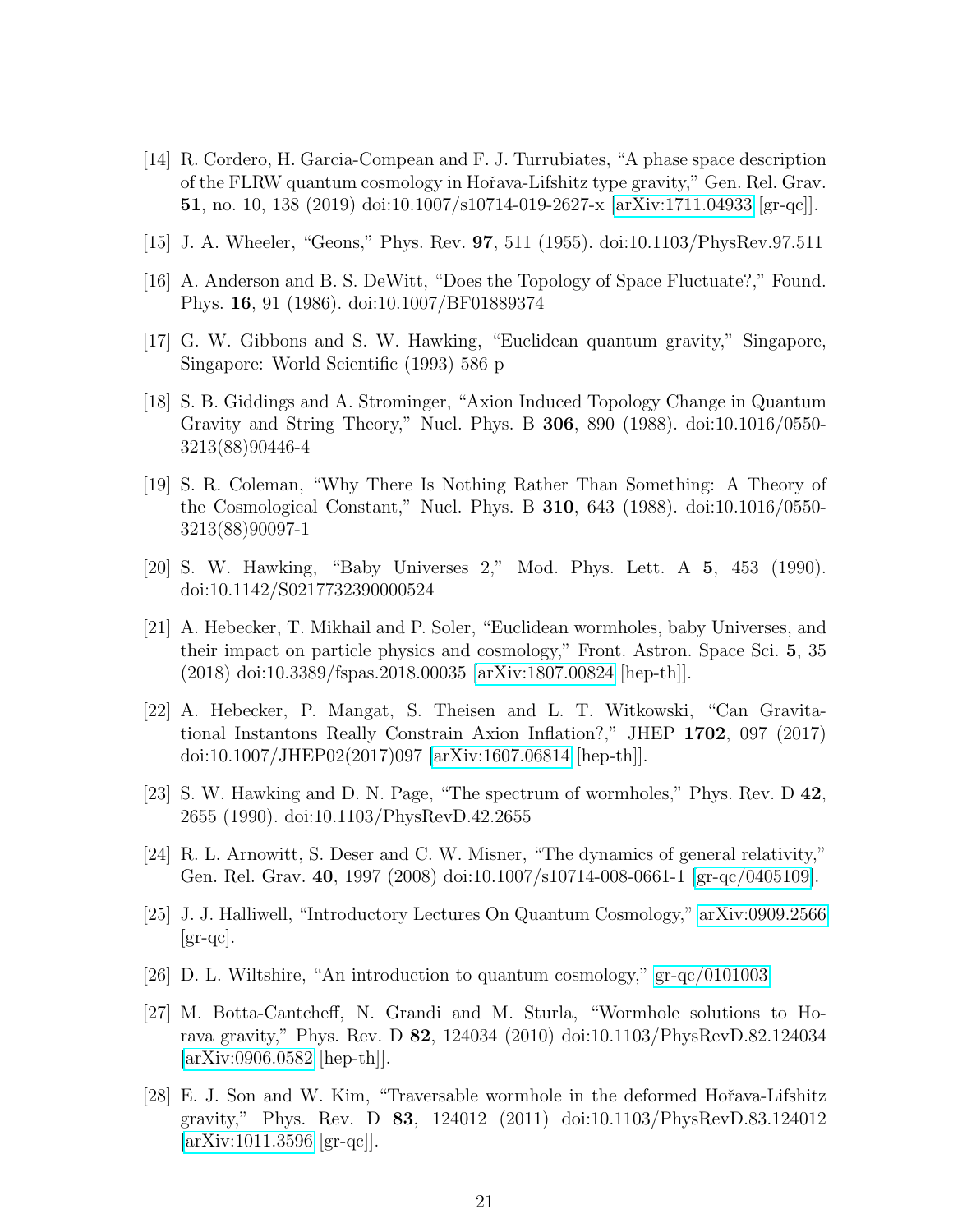- <span id="page-21-0"></span>[29] J. Bellorin, A. Restuccia and A. Sotomayor, "Wormholes and naked singularities in the complete Hoˇrava theory," Phys. Rev. D 90, no. 4, 044009 (2014) doi:10.1103/PhysRevD.90.044009 [\[arXiv:1404.2884](http://arxiv.org/abs/1404.2884) [gr-qc]].
- <span id="page-21-1"></span>[30] J. Bellorn, A. Restuccia and A. Sotomayor, "Solutions with throats in Horava gravity with cosmological constant," Int. J. Mod. Phys. D 25, no. 02, 1650016 (2015) doi:10.1142/S0218271816500164 [\[arXiv:1501.04568](http://arxiv.org/abs/1501.04568) [gr-qc]].
- <span id="page-21-2"></span>[31] S. Ruz, S. Debnath, A. K. Sanyal and B. Modak, "Euclidean wormholes with minimally coupled scalar fields," Class. Quant. Grav. 30, 175013 (2013) doi:10.1088/0264-9381/30/17/175013 [\[arXiv:1308.0232](http://arxiv.org/abs/1308.0232) [gr-qc]].
- <span id="page-21-3"></span>[32] D.M. Solomons, The wave function of the Universe, Ph.D. Thesis, University of Cape Twon, 1993.
- <span id="page-21-4"></span>[33] A. Carlini, D. H. Coule and D. M. Solomons, "Classical and quantum wormholes with perfect fluids and scalar fields," Mod. Phys. Lett. A 11, 1453 (1996). doi:10.1142/S0217732396001454
- <span id="page-21-5"></span>[34] A. Carlini, D. H. Coule and D. M. Solomons, "Euclidean quantum wormholes with scalar fields," Int. J. Mod. Phys. A 12, 3517 (1997). doi:10.1142/S0217751X97001821
- <span id="page-21-6"></span>[35] H. Kim, "Axionic wormholes: More on their classical and quantum aspects," Nucl. Phys. B 527, 311 (1998) doi:10.1016/S0550-3213(98)00397-6 [\[hep-th/9706015\]](http://arxiv.org/abs/hep-th/9706015).
- <span id="page-21-7"></span>[36] E. Kiritsis and G. Kofinas, "Hořava-Lifshitz Cosmology," Nucl. Phys. B 821, 467 (2009) doi:10.1016/j.nuclphysb.2009.05.005 [\[arXiv:0904.1334](http://arxiv.org/abs/0904.1334) [hep-th]].
- <span id="page-21-8"></span>[37] G. Calcagni, "Cosmology of the Lifshitz Universe," JHEP 0909, 112 (2009) doi:10.1088/1126-6708/2009/09/112 [\[arXiv:0904.0829](http://arxiv.org/abs/0904.0829) [hep-th]].
- <span id="page-21-9"></span>[38] A. N. Tawfik, A. M. Diab and E. A. El Dahab, "Friedmann inflation in Hořava-Lifshitz gravity with a scalar field," Int. J. Mod. Phys. A 31, no. 09, 1650042 (2016) doi:10.1142/S0217751X16500421 [\[arXiv:1603.09667](http://arxiv.org/abs/1603.09667) [gr-qc]].
- <span id="page-21-10"></span>[39] S. Mukohyama, "Scale-invariant cosmological perturbations from Hoˇrava-Lifshitz gravity without inflation," JCAP 0906, 001 (2009) doi:10.1088/1475- 7516/2009/06/001 [\[arXiv:0904.2190](http://arxiv.org/abs/0904.2190) [hep-th]].
- <span id="page-21-11"></span>[40] T. Fujimori, T. Inami, K. Izumi and T. Kitamura, "Power-counting and Renormalizability in Lifshitz Scalar Theory," Phys. Rev. D 91, no. 12, 125007 (2015) doi:10.1103/PhysRevD.91.125007 [\[arXiv:1502.01820](http://arxiv.org/abs/1502.01820) [hep-th]].
- <span id="page-21-12"></span>[41] S. W. Hawking, "Baby Universes," Mod. Phys. Lett. A 5, 145-155 (1990).
- <span id="page-21-13"></span>[42] S. W. Hawking, "Wormholes in Spacetime," Phys. Rev. D 37, 904 (1988). doi:10.1103/PhysRevD.37.904